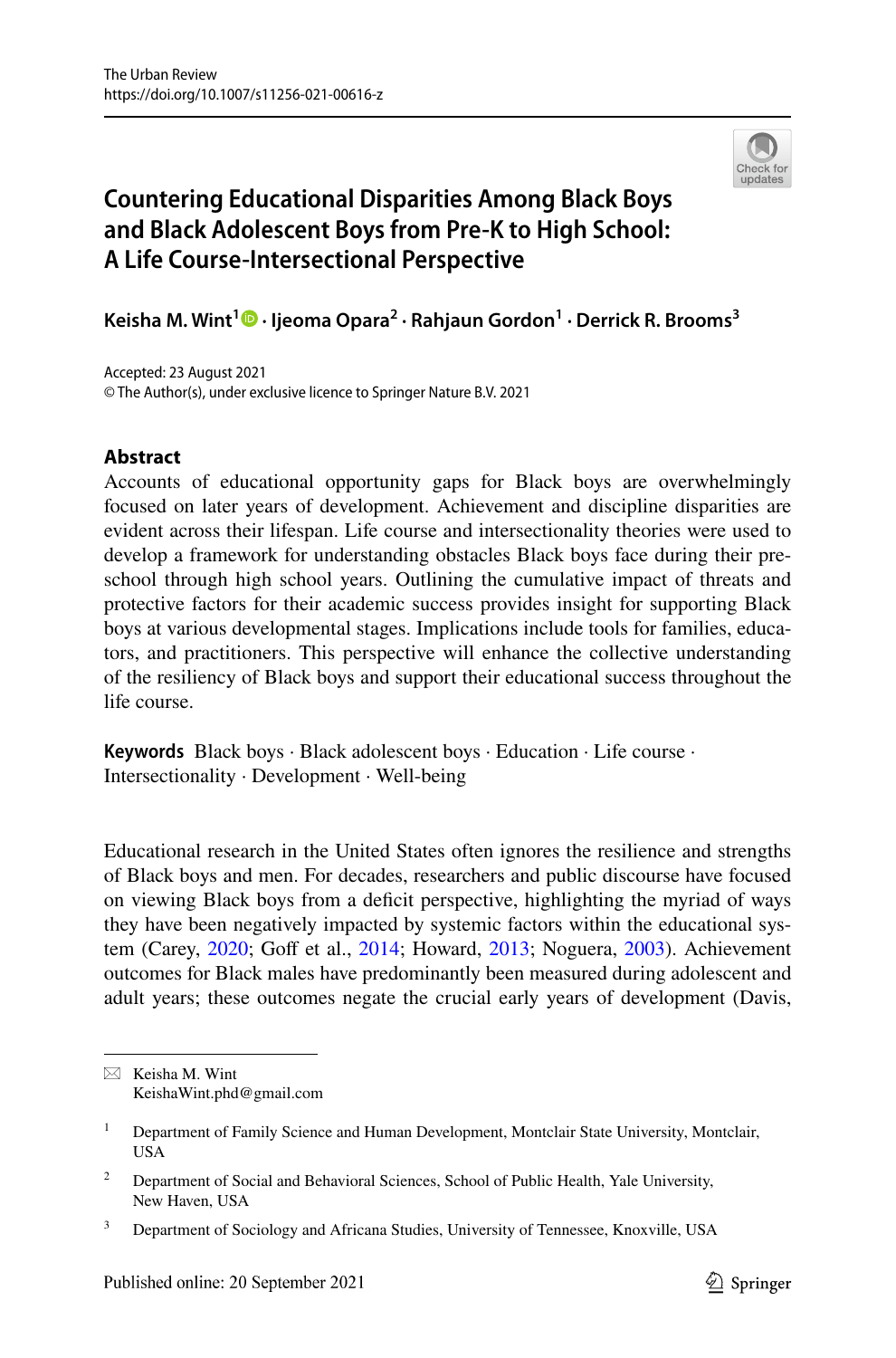[2003](#page-20-1); Dumas & Nelson, [2016](#page-20-2); Wright & Counsell, [2018\)](#page-23-0). The research community has given little attention to the connection between early learning years and the adverse experiences and treatment of Black boys and Black adolescent boys during their later educational years (Gaylord-Harden et al., [2018\)](#page-20-3). Discussions centered on Black boys and Black adolescent boys often fail to contextualize the complexity of their experiences over time (Swanson et al., [2003](#page-23-1)) which further reifes inaccurate negative assumptions of Black boys and Black adolescent boys. Failure to acknowledge the dynamic and cumulative nature of their experiences relegates those who engage with and educate Black boys and Black adolescent boys to provide maladjusted support; thus, neglecting their specifc developmental experiences and needs within the educational context. Additional research is warranted to examine how the cumulative efect of early school engagement may impact the overall educational attainment of Black males as a group (Rowley et al., [2014](#page-22-1)). Given the obstacles experienced by Black boys and men across the educational continuum, research must now focus on reframing their developmental experience, understanding the keys to their resilience, and creating innovative, strengths-based approaches for improving educational outcomes.

The central aim of this conceptual manuscript is to contextualize the educational experiences of Black boys across developmental time within the educational system. Acknowledging how the intersections of race and gender continue to threaten the success of Black males beginning in preschool and extending into high school requires an awareness of their strengths and resilience throughout the life course. This posture calls for researchers and practitioners to simultaneously question the predominant defcit-based narratives that persists within U. S. society. Throughout this text, we appropriately refer to Black males as "boys" during the preschool through elementary years, "Black adolescent boys" during middle and high school years. This distinction is used to highlight their nurture-dependent stages of development and contextualize their age specifc developmental needs (Carey, [2020;](#page-19-0) Dumas & Nelson, [2016\)](#page-20-2). In so doing, we draw attention to the brilliance, strengths, and possibilities of Black boys and Black adolescent boys as they journey from preschool to high school.

We begin by sharing our researchers' positionalities and follow by describing our conceptual framework (see Fig. [1](#page-2-0)) and its theoretical underpinnings. Next, we highlight the possibilities and potential of Black boys and Black adolescent boys through our discussion of protective factors. Finally, we outline the specifc developmental experiences Black boys may have in school. At the end of each educational stage, we present information regarding reparative practices educational professionals may implement at each stage to support Black boys. Ultimately, we present our comprehensive conceptual framework to guide researchers, educators, and clinicians in conducting a critical examination of challenges Black boys and Black adolescent boys may experience. This perspective further informs strengths-based approaches to working with and for Black boys and Black adolescent boys across various developmental stages.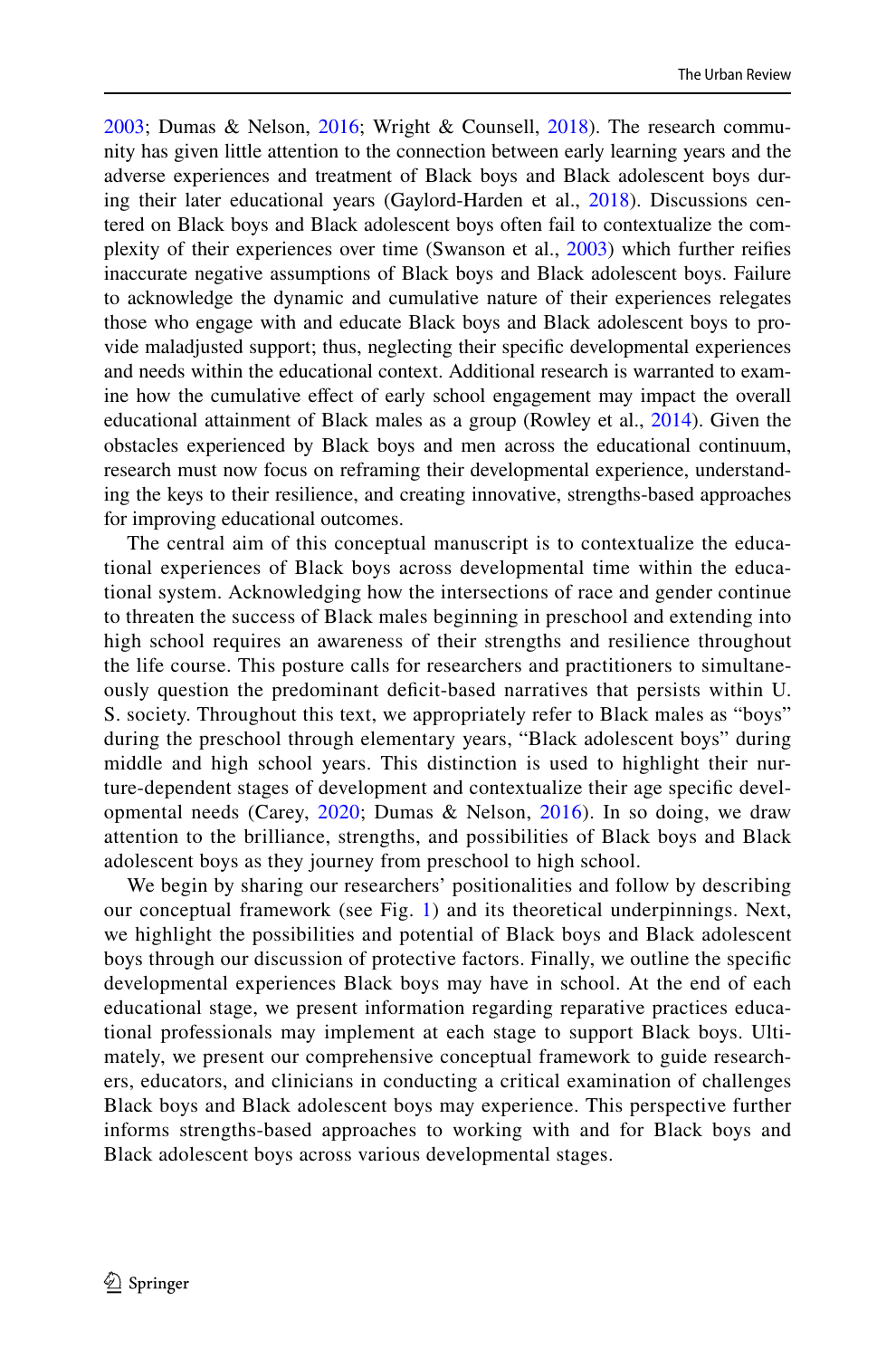

<span id="page-2-0"></span>**Fig. 1** Illustration of a Model for Understanding the Life Course of Black Boys and Black Adolescent Boys in Education through an Intersectional Lens. Note. The model depicts life course principles in relation to intersectional factors which infuence Black boys and Black adolescent boys in education. The principles show progression of macro-level considerations at outer circles and shift towards micro-level considerations at the inner parts. The second layer highlights the protective factors. The horizontal movement refects the temporal progress across various educational stages

# **Researchers' Positionalities**

The authors of this paper co-labor with and for Black children, men, and women across the educational continuum and share a collective commitment to and investment in the lives of Black people. Specifcally, the frst author identifes as a Black female and is a licensed clinical social worker who serves as a coach for preschool educators in an urban district. She collaborates with families in private practice and engages in research and scholarship with Black preschool boys centered on their relational experiences with teachers. The second author identifes as a Black female and currently works as faculty member in a large university and a licensed social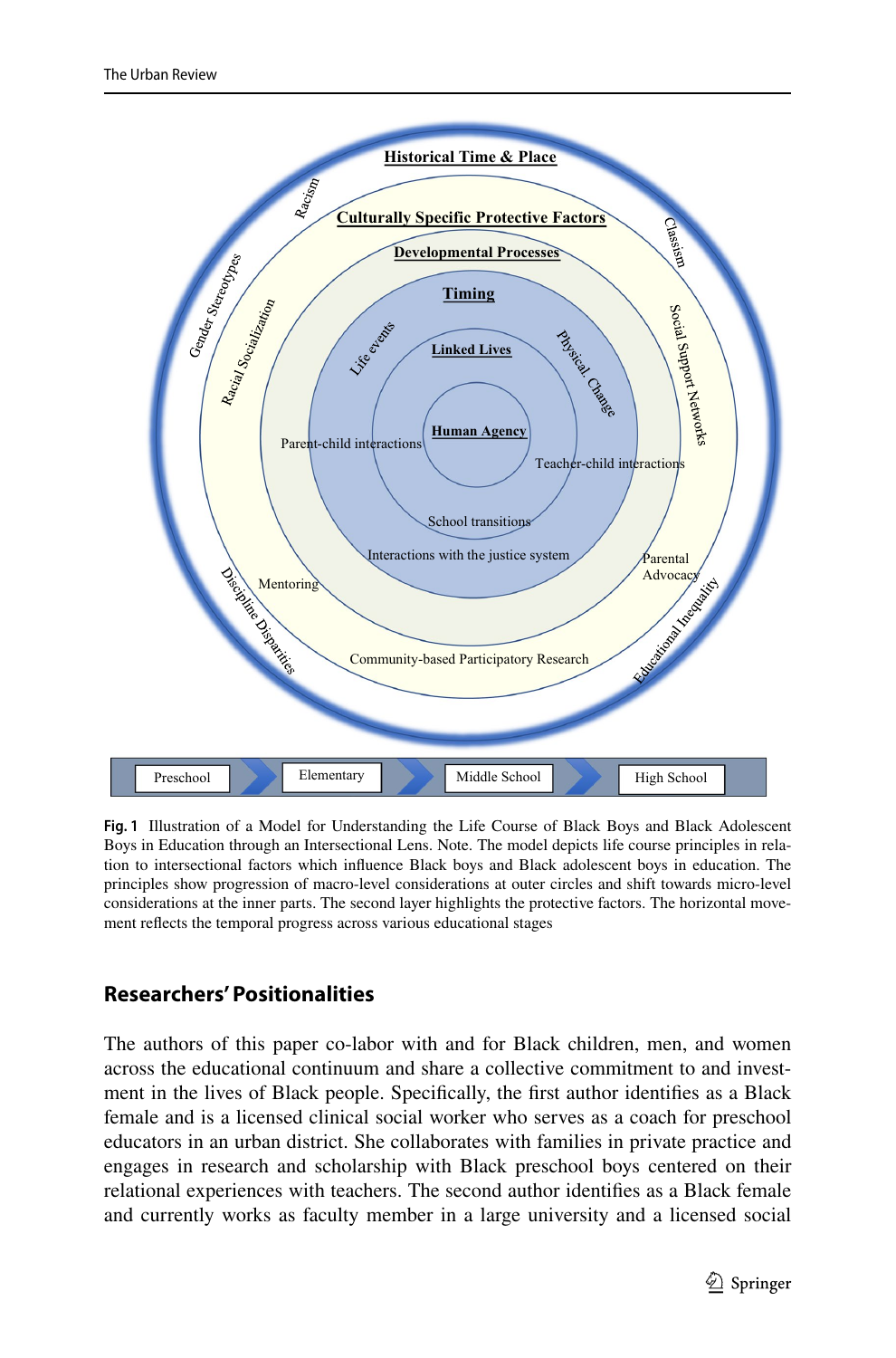worker. She facilitates community-engaged research with Black youth using intersectionality as a foundational theory to highlight their strengths and acknowledge their intersecting identities in her research and practice. The third author identifes as a Black male and is a program director for a leadership program that serves Black and Latinx students at a state university. He participates in research and scholarship related to leadership development and mentoring relationships of frst-generation Black male college students. The fourth author identifes as a Black male and currently serves as a faculty member, researcher, and youth worker. Along with curating a research profle deeply invested in their lives, he has developed, facilitated, and continues to contribute to school- and community-based programs centered on Black boys and men at both the secondary and postsecondary levels, and serves as a coach and mentor, both formally and informally. Given this collective range of experiences and advocacy for and with Black children and families, the authors of this paper utilized the existing literature related to the realities of Black boys and men and their personal experiences, during various developmental stages to counter the prevalent myths and misperceptions of Black boys and Black adolescent boys.

# **Conceptual Framework: Life Course Theory‑Intersectionality for Black Boys and Black Adolescent Boys**

The Contextualized Life Course-Intersectional Framework [CLCIF] (see Fig. [1](#page-2-0)) highlights the principles of life course theory which include historical time and place, developmental processes, timing, linked lives, and human agency (Elder, [1998](#page-20-4)). These principles are boldly centered within each layer of the framework across fve concentric circles. The outermost layer illustrates a range of macro level systems and oppressive structures Black boys and Black adolescent boys have and continue to experience throughout American history given their social location. This denotes the acknowledgement of how history and oppressive educational barriers such as racism, classism, and gender stereotypes have colored the experiences of Black boys in education and rejects the idea of a unilateral or static perspective for understanding experiences. As such, the framework also incorporates a bufering layer of culturally specifc protective factors including racial socialization which may serve as tools for advancing the educational success of Black boys (Edwards  $\&$ Few-Demo, [2016\)](#page-20-5). Each consecutive inner circle refects a progressive shift towards micro-level considerations such as relational infuences, individual choice, and agentic action. This inward shift towards human agency presents increased opportunities for micro-level change both within educational settings and the lived educational experiences of Black boys. This shift highlights the importance of relational connections and individual choice as viable opportunities for positive change when culturally specifc protective tools/ skills are activated and utilized.

Taken together, CLCIF posits an awareness of dynamic and interwoven connection amongst context, time, processes, relationships, and agency to infuence educational possibilities for Black boys. The framework underscores the complexities of various factors and suggests supports for Black boys must be developed across the lifespan and intentionally consider developmental processes, timing, relationships,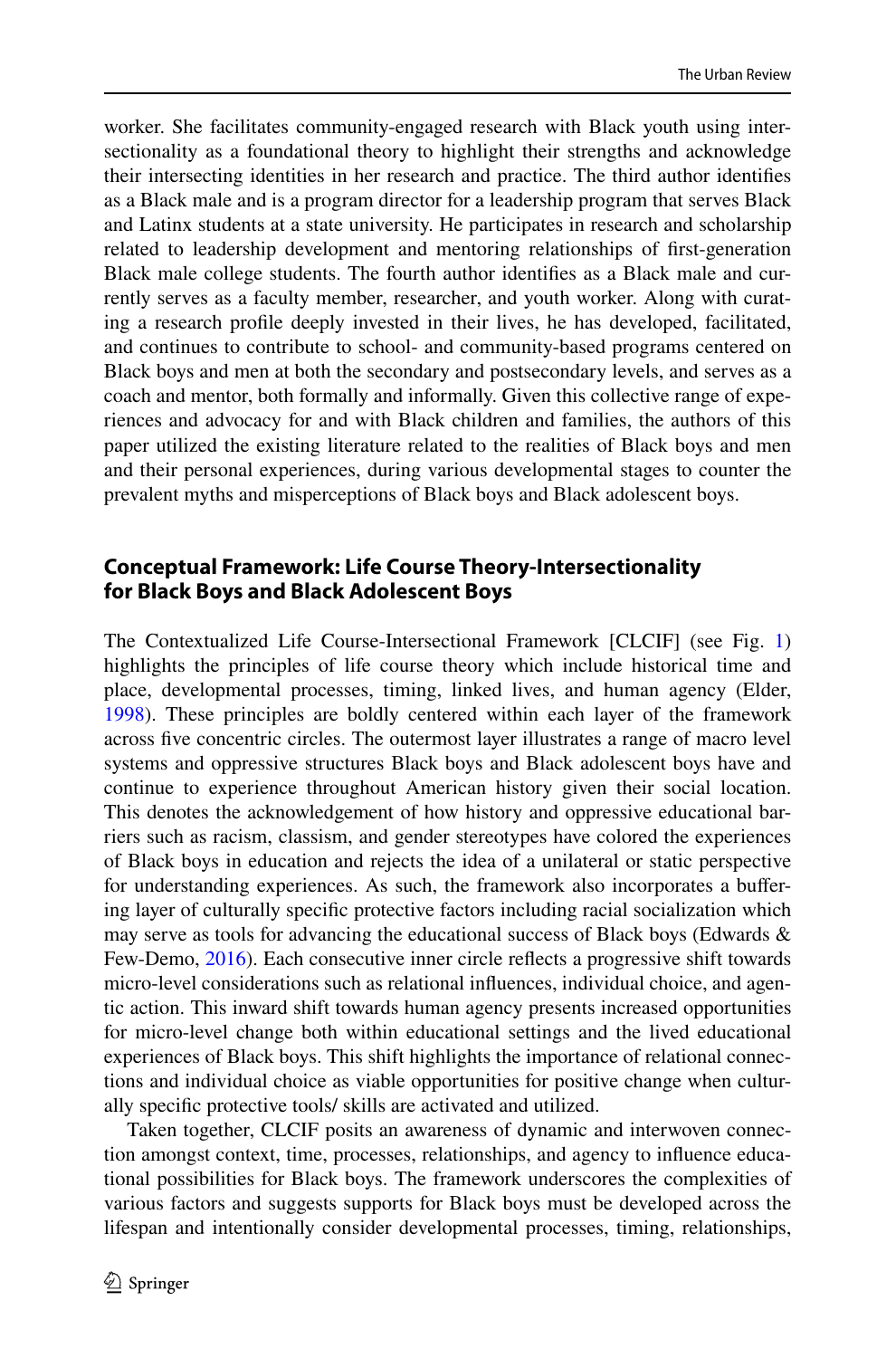and individual choice. The horizontal movement across the educational trajectory from preschool to high school, refects an awareness that each factor has the protentional to have a cumulative infuence on the educational experiences as Black boys move across each educational stage.

Our conceptual framework was informed using two theories: Life Course Theory (Elder, [1998](#page-20-4)) and Intersectionality Theory (Crenshaw, [1991;](#page-20-6) Collins, [2000](#page-19-1)). Life course theory provides a temporal lens through which to explore the experiences of Black boys and Black adolescent boys in education. It examines how individuals at various stages of development are shaped by the events in their lives and posits the life of an individual must be understood in context (Elder, [1998](#page-20-4)). Complimentarily, intersectionality theory accounts for the sociohistorical experiences of Black males as a group and acknowledges the systemic and structural barriers that have placed Black boys, men, and their families at risk. Intersectionality theory further contends the intersecting identities to which Black boys and Black adolescent boys belong do not operate in silos but simultaneously (Nelson et al., [2015](#page-22-2)), which contributes to the challenges that manifest throughout their educational life course (Collins, [2000\)](#page-19-1). As illustrated in the framework (see Fig. [1\)](#page-2-0) both life course and intersectionality theories collectively acknowledge the occurrence of racially gendered experiences that ensue during critical grade levels such as preschool, middle school, and high school. These experiences impact overall school engagement for Black boys over time (Nelson et al., [2015;](#page-22-2) Toldson et al., [2006](#page-23-2)).

### **Life Course Theory**

Five central principles of life course theory include (a) historical time and place, (b) developmental processes, (c) timing, (e) linked lives, and (d) human agency (Elder, [1998](#page-20-4)). These principles underscore the importance of time, context, relationships, and processes (Elder, [1998;](#page-20-4) Elder & Shanahan, [2006](#page-20-7)). Beginning with the outer circles, *Historical time and place* underscore how groups and cohorts are shaped by their experiences over time (Elder, [1998](#page-20-4)). For example, cohorts who came of age during the Great Depression in the 1930s or during the COVID-19 era of the 2020's have distinct experiences marked by the sociocultural context during those periods in history. Historically, Black males as a group have been negatively shaped by their experiences within the society and the educational system for generations due to racism and gendered stereotypes (Dumas & Nelson, [2016](#page-20-2); Noguera, [2003](#page-22-0); Rashid, [2009](#page-22-3)). The murder of a Black father—George Floyd—at the hands of a White police officer garnered international attention regarding the threats Black men experience in society (Dreyer et al., [2020\)](#page-20-8). Within the school context, oppressive acts committed against Black children such as excessive suspensions and school discipline disparity infuence how Black boys view themselves in relation to society (Okonofua et al., [2016\)](#page-22-4). The unique sociohistorical context Black boys experience in education due to policies both in and out of school (Jenkins, [2006](#page-21-1); Noguera, [2003](#page-22-0)) points to a critical need for researchers to contextually explore their educational experiences starting during the early learning years.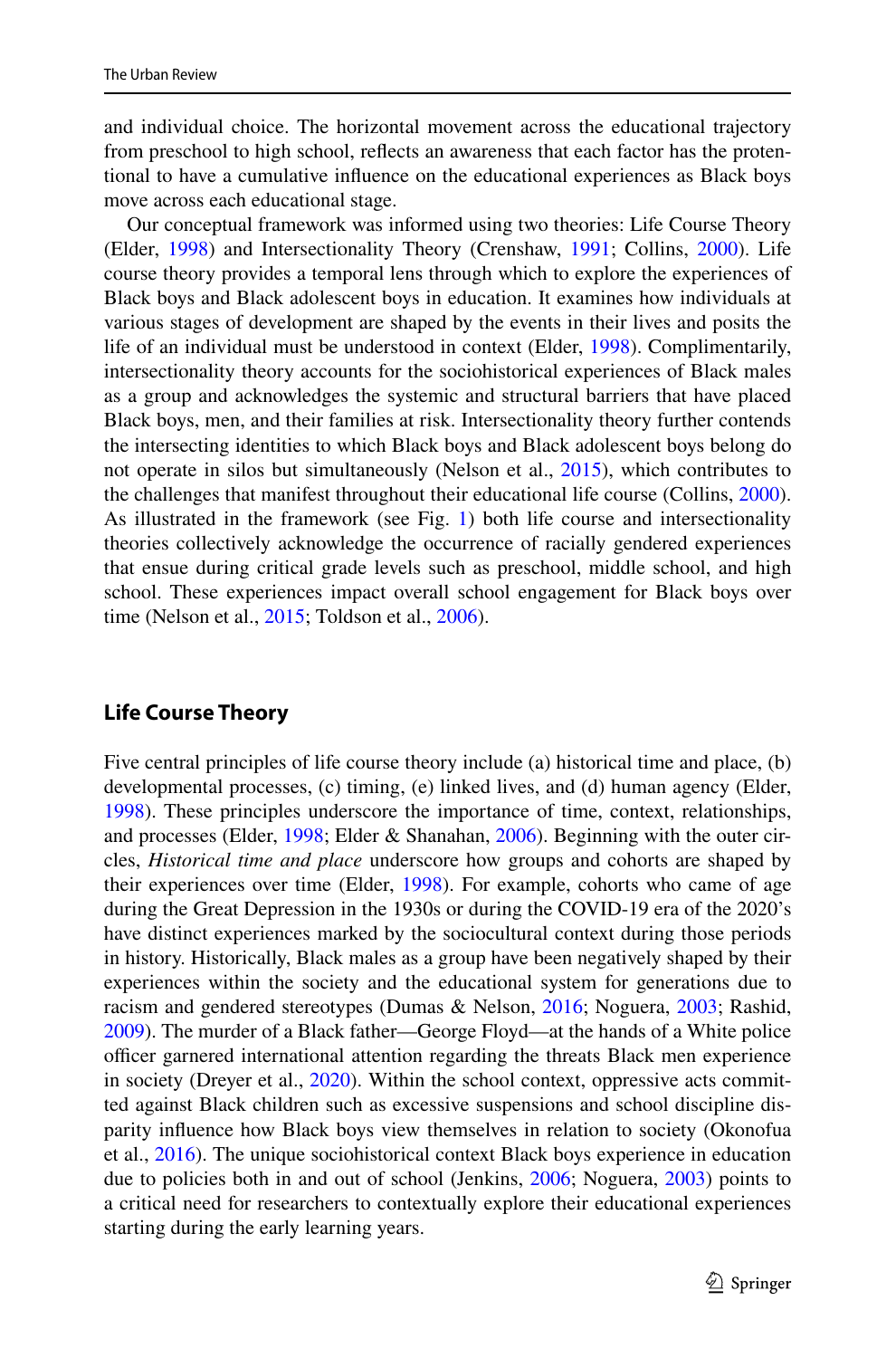*Developmental processes* highlight the sequence to life events and how earlier life decisions may infuence later outcomes. As such, development is seen as an interchange between an evolving social world, adjustments in context, and changes in the individual over time (Elder, [1998\)](#page-20-4). The connections between childhood, adolescence, and later adult experiences are evident in this principle and support the need for a cumulative accounting of the experiences of Black boys as they transition to each subsequent grade in the educational context. Human development is also social and is illustrated as individuals who attain critical ages (i.e., 5 and 18) in society and simultaneously acquire educational and legal status. Contrastingly for Black boys, the social nature of their educational experiences refects increased unjust treatment of being feared and policed as they mature physically (Bryan, [2017;](#page-19-2) Carey, [2020;](#page-19-0) Howard, [2013](#page-21-0); Skiba et al., [2014](#page-23-3)). Both the social and cumulative natures of development suggest their educational experiences in one developmental stage has the potential to infuence subsequent schooling experiences (Elder, [1998](#page-20-4)).

The principle of *linked lives* identifes the ways individuals are infuenced through their connections with signifcant others in their lives (Elder, [1998](#page-20-4)). The teacher–child relationship provides a relevant example of how a child's life can be positively linked with those outside the family (Brenner, [2011\)](#page-19-3). These linked or interconnected lives in the early educational environment also have the potential to infuence the success with which children thrive or are inhibited across the educational continuum (Brenner, [2011;](#page-19-3) Johnson et al., [2001\)](#page-21-2). The principle of linked lives also illustrates the signifcance of social networks as connections, which have the potential to improve outcomes for Black boys (Leonard, [2011;](#page-21-3) Lucas, [2018](#page-21-4)).

*Timing* emphasizes the notion events may impact individuals diferently based on the developmental stage of the individual when the event occurs (Elder, [1998\)](#page-20-4). Similarly, the frst and introductory transition into the educational system for young Black boys (i.e., at 3 or 4 years of age) has potential implications for shaping and molding his social-emotional development, self-identity, and overall school adjustment (National Black Child Development Institute [NBCDI], [2015;](#page-22-5) National Institute for Early Education Research [NIEER], [2015](#page-22-6); Pungello et al., [2010](#page-22-7)). During this early and critical stage of development, the principle of timing points to an increased need to protect and safeguard their vulnerability.

*Human agency* refers to an individual's choices, decisions, or plans that alter or shape their path (Elder, [1998\)](#page-20-4) and is placed in the center of the CLCIF (see Fig. [1](#page-2-0)) model as the core of the framework. An example of agency might be refected in the decision of a young boy to join a debate team or the football team. These distinct choices result in unique outcomes, which in turn may shape or alter his experience of school, the types of relationships he develops, and with whom. Human agency acknowledges various paths to an individual's life trajectory. Although life course theory presents a useful framework for examining the infuence of historical time, societal shifts, developmental processes, and relationships on the experiences of Black boys and Black adolescent boys within the educational system, our discussion requires a deeper exploration of the ways race and gender intersect to inform their educational realities.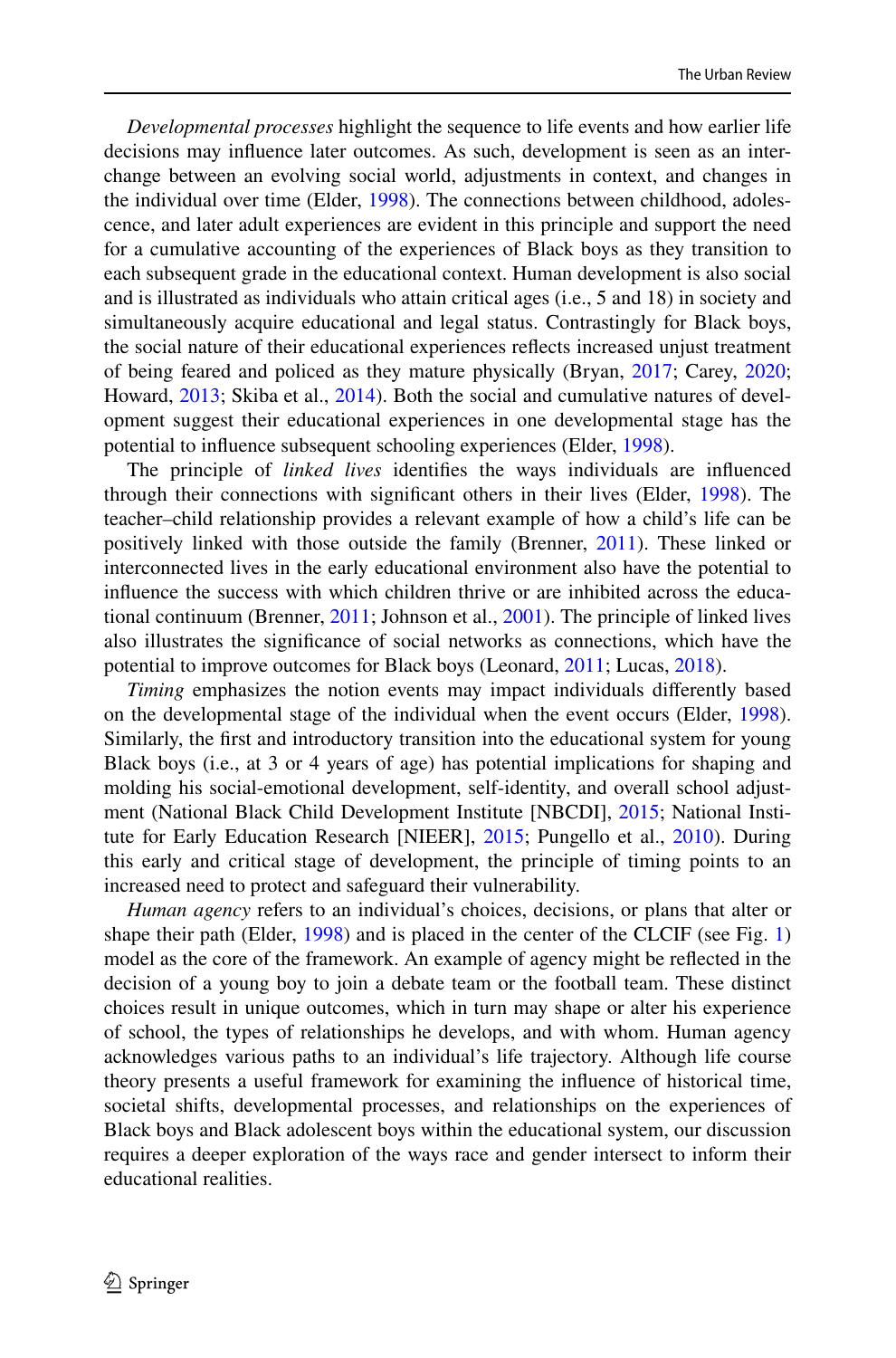### **Intersectionality Theory**

Gender inequities have resulted in educational vulnerabilities for Black boys across all stages of development (Davis, [2003;](#page-20-1) Howard, [2013;](#page-21-0) Thomas & Stevenson, [2009](#page-23-4)). Black boys' identities are distinctly racialized, gendered, and classed across diferent sociocultural and historical contexts (Curry, [2017;](#page-20-9) Mutua, [2006;](#page-22-8) Nelson et al., [2015](#page-22-2)); therefore, acknowledging such intersections is crucial in educational research. Researchers often study Black boys identities as separate social categories (e.g., race only) which discounts their identity processes. Rooted in feminist and critical race theories, intersectionality theory emerged from the need to discuss interlocking identities of race, class, and gender; and validate the lived experiences of Black women, which did not ft into a single categorical axis (Crenshaw, [1991](#page-20-6)). Intersectionality theory is used to examine the multiple dimensions of identities, social locations, and how these two constructs intersect (Collins, [2000](#page-19-1)). Throughout educational research, theorists have utilized critical race theory (Delgado, [2005](#page-20-10)) to argue the plight of Black males in educational systems due to their race and social position in society (Nelson et al., [2015;](#page-22-2) Rogers et al., [2015](#page-22-9)). This approach allows researchers to examine power, privilege, and oppression in society within the context of race. Intersectionality theory aids in understanding race, gender, and class are not reducible to individual attributes, but form a mutually constituted system of relationships (Collins, [2000;](#page-19-1) Veenstra, [2011](#page-23-5)). While Crenshaw's ([1989](#page-20-11), [1991](#page-20-6)) articulation of intersectionality focused primarily on Black women and their intersecting systems of inequality and oppressions, researchers have established that Black boys also experience multiple forms of marginalization due to their social identities which are not mutually exclusive. Therefore, we utilize Collins' ([2000\)](#page-19-1) framework of intersectionality theory which poses that gender is often fltered through the lens of race which contributes to how individuals are treated. Applying Collins' [\(2000](#page-19-1)) approach allows for a comprehensive application of Black boys whose identities are not viewed separately as "Black" and "male" but as "Black males" which calls upon and depends on negative stereotypes and deficit framings (e.g., Black boy as threat) by society that affect their outcomes.

As researchers begin to explore the role of intersectionality and examine the interconnectedness of race, gender, and class in the lives of Black males, they enhance the potential to learn about the barriers that continue to place Black boys and Black adolescent boys at risk of negative educational outcomes. Within educational research, there are few examples of intersectionality theory applied to Black boys' schooling experiences (McCready, [2010;](#page-22-10) Rogers et al., [2015;](#page-22-9) Wright et al., [2016](#page-23-6)). As an example, using intersectionality to inform their study of identity development among Black adolescent males, while acknowledging that identities are mutually constitutive, Rogers et al. [\(2015\)](#page-22-9) contended race is fltered through the lens of gender "such that the social identity of 'Black male' becomes the unit of investigation rather than the separate identities of 'Black' and 'male'" (p. 409). They found the development and intersections of racial and gender identities during mid-adolescence "are 'under construction,' they are infux, both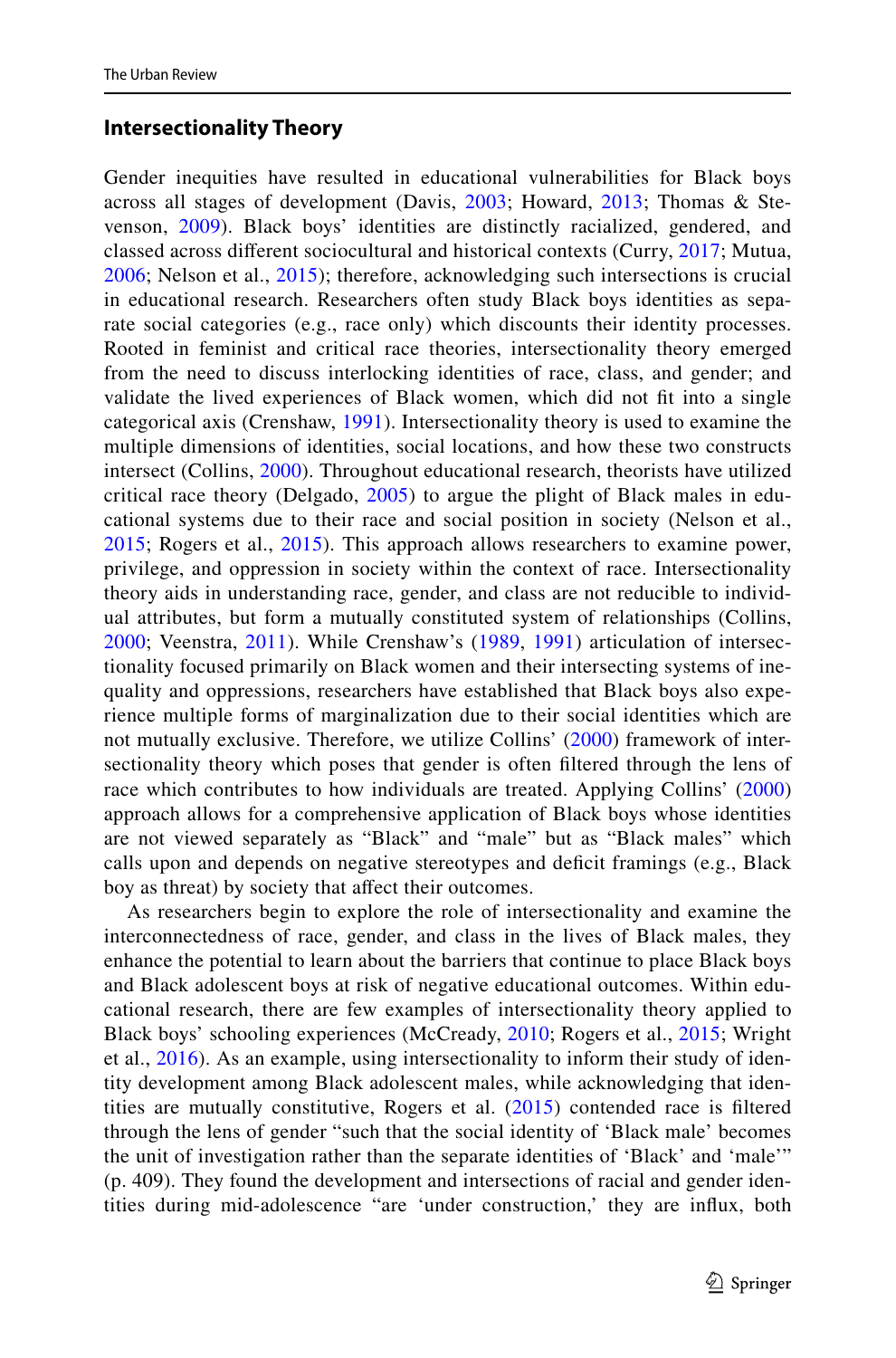supporting and, at times, counteracting each other" (p. 419). Thus, this research and others support the focus of our work and conceptualization of our CLCIF.

Beyond educational research, some scholars have argued for focused research to account for the intersecting race-gender realities of Black males (e.g., Curry, [2017;](#page-20-9) Mutua, [2006](#page-22-8)). For instance, in theorizing Black manhood and masculinity, Curry [\(2017](#page-20-9)) called for a genre study of Black malehood, coined as Black male studies, which focused on Black boys and men at the axis of history, sociology, and philosophy. Relatedly, Mutua's ([2006\)](#page-22-8) work on Black maleness has proved noteworthy and calls for greater specifcity of gendered racism experienced by Black boys and men. As illustrated in the outer layers of the CLCIF (see Fig. [1](#page-2-0)), we acknowledge these works and the need to interrogate how Black boys' and Black adolescent boys' intersecting identities matter in their lived experiences. We see our approach aligned with these contributions as we incorporate the collective infuence of racism, gendered stereotypes, classism, and educational inequity on the educational experience of Black boys and Black adolescent boys. Intersectionality is particularly useful for our work as it provides a frame to understand Black boys (and men) as whole beings. The use of intersectionality theory within a life-course perspective calls attention to multiple social identities of Black boys and Black adolescent boys as they move across the educational trajectory. This perspective considers the ways these social identities matter in their lived experiences, accounts for their strengths and assets.

# **Guarding the Promise and Possibilities of Black Boys and Black Adolescent Boys through Culturally Specifc Protective Factors**

Within the CLCIF, we incorporated protective factors (racial socialization, social support and mentoring relationships, and community-engaged work) necessary to change the defcit narrative of Black boys while highlighting their strengths and resilience. In addition to other anti-defcit achievement frameworks which explore how Black male students navigate, persist, and thrive in education (Harper, [2010\)](#page-21-5), we explore protective factors as vital components to frst acknowledge and subsequently use to help dismantle the impact of oppressive systems and the perpetuation of negative and uninformed narratives about Black boys and Black adolescent boys. The support systems within which Black boys and Black adolescent boys are proximally and distally nested highlight important factors for their educational success (Bronfenbrenner & Morris, [2006](#page-19-4); Carey, [2020](#page-19-0); Nelson, [2016\)](#page-22-11). Consequently, being embedded in nurturing, environments which instill confdence in their academic potential is empowering and critical for the support of their health and well-being (Brooms, [2019](#page-19-5); Fergus et al., [2014;](#page-20-12) Grey, [2018](#page-21-6)). As such, the narratives we believe in fact inform the way Black boys and Black adolescent boys live out their lives.

The use of culturally specifc protective factors outlined in this section are inspired by intersectionality concepts and attend to the developmental needs of Black boys and Black adolescent boys. Such factors serve as bufers to aid in their success and incorporate elements of our analysis of their experiences across the educational continuum. The role of family, nurturing relationships, and strong social supports have been highlighted as key protective factors for Black male success in education across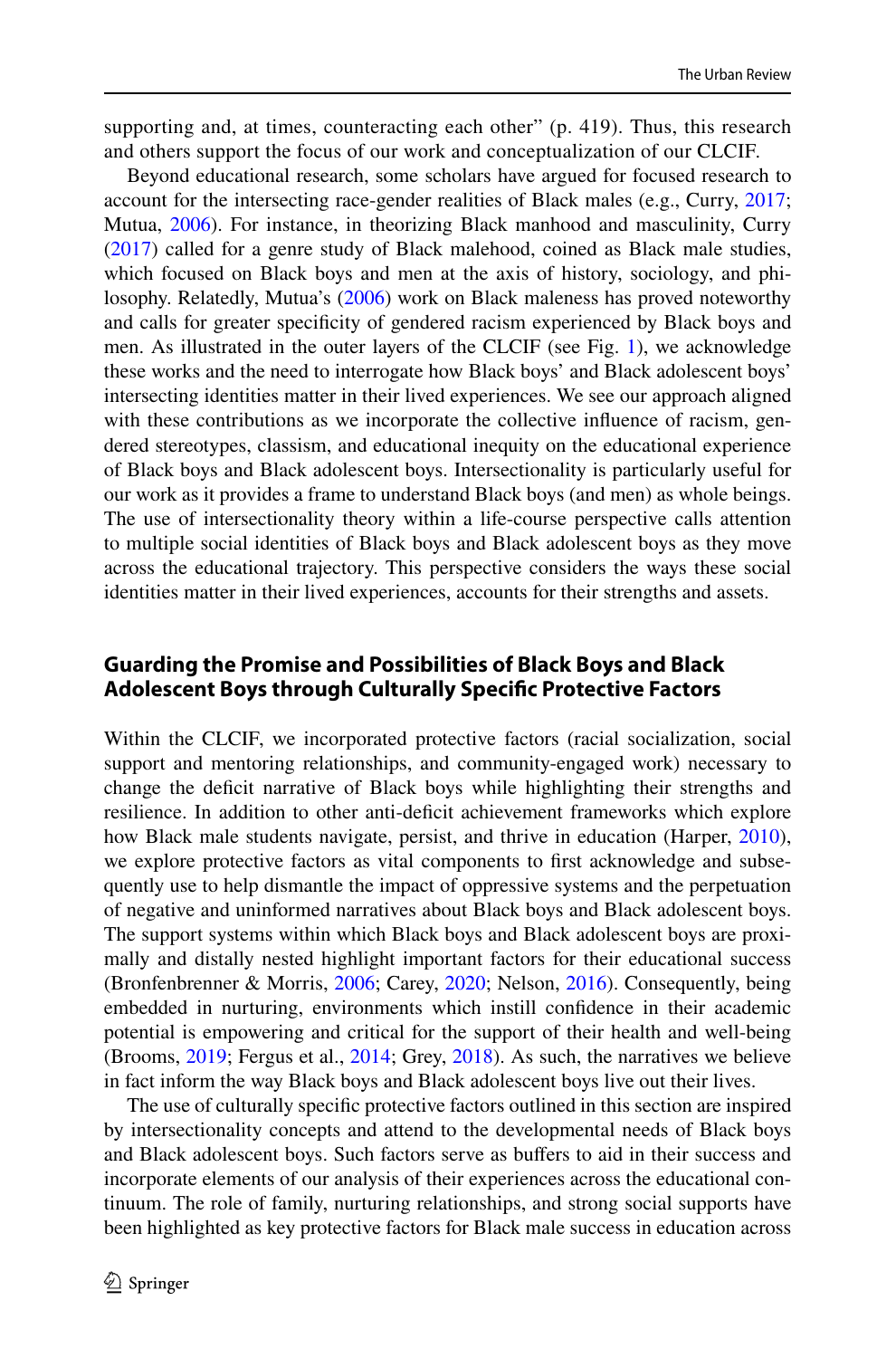all stages of development (Brooms, [2019](#page-19-5); Brown et al., [2013;](#page-19-6) Dumas & Nelson, [2016](#page-20-2); Iruka et al., [2015](#page-21-7), Nelson, [2016](#page-22-11)). Research has also espoused involvement in organizational activities and programmatic initiatives, that focus race and gender as relevant support systems proven to enhance the academic achievement of Black boys and Black adolescent boys (Martin, [2007](#page-22-12); Nelson, [2016;](#page-22-11) Patton et al., [2011\)](#page-22-13). The discussion to follow highlights the role of racial socialization, social supports, and mentoring relationships, as well as the need for community engaged research eforts. These protective factors simultaneously provide increased awareness of the unique individual experiences of Black boys and Black adolescent boys while celebrating their resilience, promise, and potential through intentional efforts to create equitable and affirming experiences across the educational landscape.

#### **Racial Socialization**

Given the cumulative nature of oppressive systems (Collins, [2000](#page-19-1); Crenshaw, [1991\)](#page-20-6), age-and race-specifc interventions can be useful in improving outcomes for Black boys. Social supports aimed at developing the skill and esteem of Black boys and Black adolescent boys may be continuously and incrementally warranted throughout each developmental stage (Harper et al., [2009](#page-21-8)). One aspect of racial socialization speaks to familial practices which prepare Black children to navigate discrimination and racism as well as enhance their knowledge of Black history and culture (Edwards & Few-Demo, [2016](#page-20-5); Howard et al., [2013\)](#page-21-9). An awareness of Black history and culture is critical at every stage of development for Black children as this kind of education may not be consistently provided in schools. Part of the socialization and reeducation for all children requires ongoing knowledge of the past and current scholarship and contributions of Black people within and across various felds science, education, and the arts. Beginning in early childhood, instruction focused on helping families develop their capacity to provide all children with ongoing counter narratives through books, educational curricula, and other afrming media is vital. At the earliest stage of development, such illustrations may be refected in books like *Full, Full, Full of Love* (Cooke, [2008\)](#page-20-13) or *Little Legends: Exceptional Men in Black History* (Harrison, [2019](#page-21-10)). This knowledge will serve Black children well in recapturing and reclaiming the history and collective legacy of brilliance and skill in the United States and around the globe.

#### **Social Supports and Mentoring Relationships**

The contexts within which Black boys and Black adolescent boys are developing (i.e., society, neighborhoods, schools, and families) highlight important factors for their educational success (Bronfenbrenner & Morris, [2006](#page-19-4); Carey, [2020;](#page-19-0) Nelson, [2016](#page-22-11)). As such, restructuring such environments to create more equitable opportunities as well as foster confdence and equipping Black boys and Black adolescent boys to make agentic decisions towards achieving their academic potential is critical (Brooms, [2019;](#page-19-5) Fergus et al., [2014](#page-20-12); Grey, [2018](#page-21-6)). These support systems include educators (i.e., teachers, counselors), mentors, community members, and the family.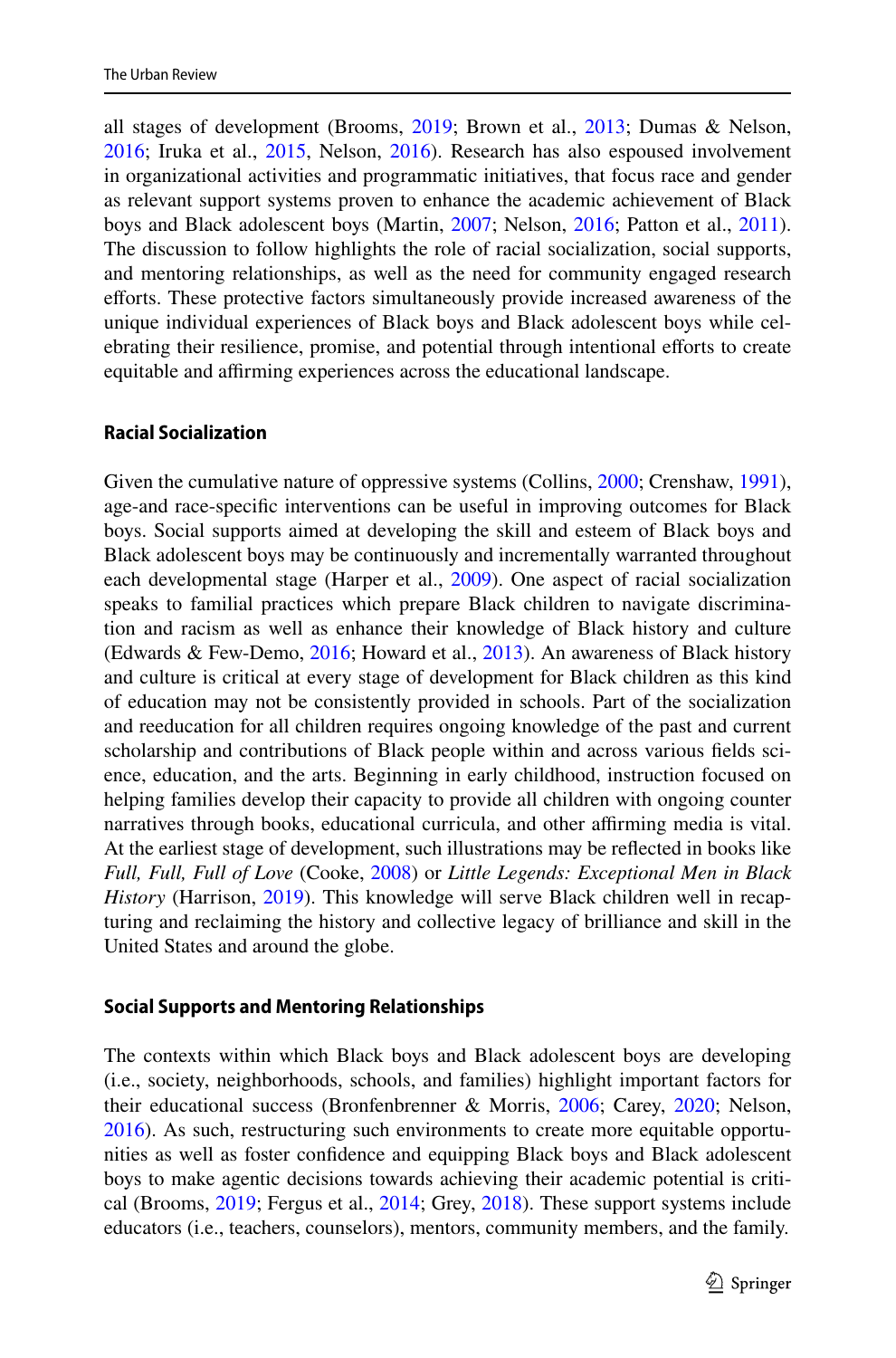The familial role has been highlighted as an important protective factor supporting the success of Black youth in school (Brown et al., [2008\)](#page-19-7). Research has shown Black males have an increased likelihood of graduating high school when a parent or guardian supports their educational or career goals and when Black boys have exposure to role models who have secured economic success through academic achievement (Toldson et al., [2006\)](#page-23-2). However, some reports also suggest parents of Black children have higher expectations for their daughters than their sons; parents also perceived their daughters to be more academically competent (Wood et al., [2011\)](#page-23-7). These fndings regarding familial views of competence underscore the quandaries some Black boys and Black adolescent boys may experience as they advance within the educational context and point to the importance of intersectionality to account for gendered inequalities even in families. As illustrated in the CLCIF (see Fig. [1\)](#page-2-0), such realities further illustrate how family-child relationships may also be tainted by the insidious efects of indoctrination within systems which are infuenced by and at times premised on racist ideologies (Hines & Holcomb-McCoy, [2013](#page-21-11); Mandara, [2006](#page-22-14)).

As Black boys and Black adolescent boys continue to negotiate challenges and obstacles they may encounter within the educational context, they will require qualifed teachers who are equipped with cultural profciency to support their development as critical thinkers (Fergus et al., [2014](#page-20-12); Howard, [2001\)](#page-21-12). This approach demands educators have high student expectations, provide rigorous academic challenges, and develop individual and culturally relevant approaches to learning; this must also be achieved while maintaining eforts to establish authentic trusting relationships through positive engagement with young Black boys and Black adolescent boys (Harper et al., [2009](#page-21-8); Nelson, [2016\)](#page-22-11).

To harness the proven power of mentoring relationships (Jackson et al., [2014\)](#page-21-13) both in and out of the educational sector, communities and schools must work together to build support networks for Black boys and men. Relationships geared toward their educational success in school may potentially build social capital within industries boys and Black adolescent boys plan to pursue careers. This may provide students with tangible opportunities to believe in the benefts and rewards of education. These mentoring connections which can begin as early as prekindergarten, may create a supportive relational network to instill hope and motivation for young Black boys early in the educational trajectory. Community support and mobilization are essential for ensuring Black males are supported throughout the educational process from preschool to higher education.

#### **Community‑Engaged Work**

Young Black boys who internalize misconceptions may become less likely to have a positive outlook on their own academic potential. Facilitating interactions that acknowledge rather than ignore the negative and at times demoralizing experiences Black boys and Black adolescent boys may have in school and society, provide brave and authentic spaces for Black boys and men to be heard, begin to heal, and con-tinue to flourish (Brooms, [2017;](#page-19-8) Harper et al., [2009\)](#page-21-8). In addition to supports which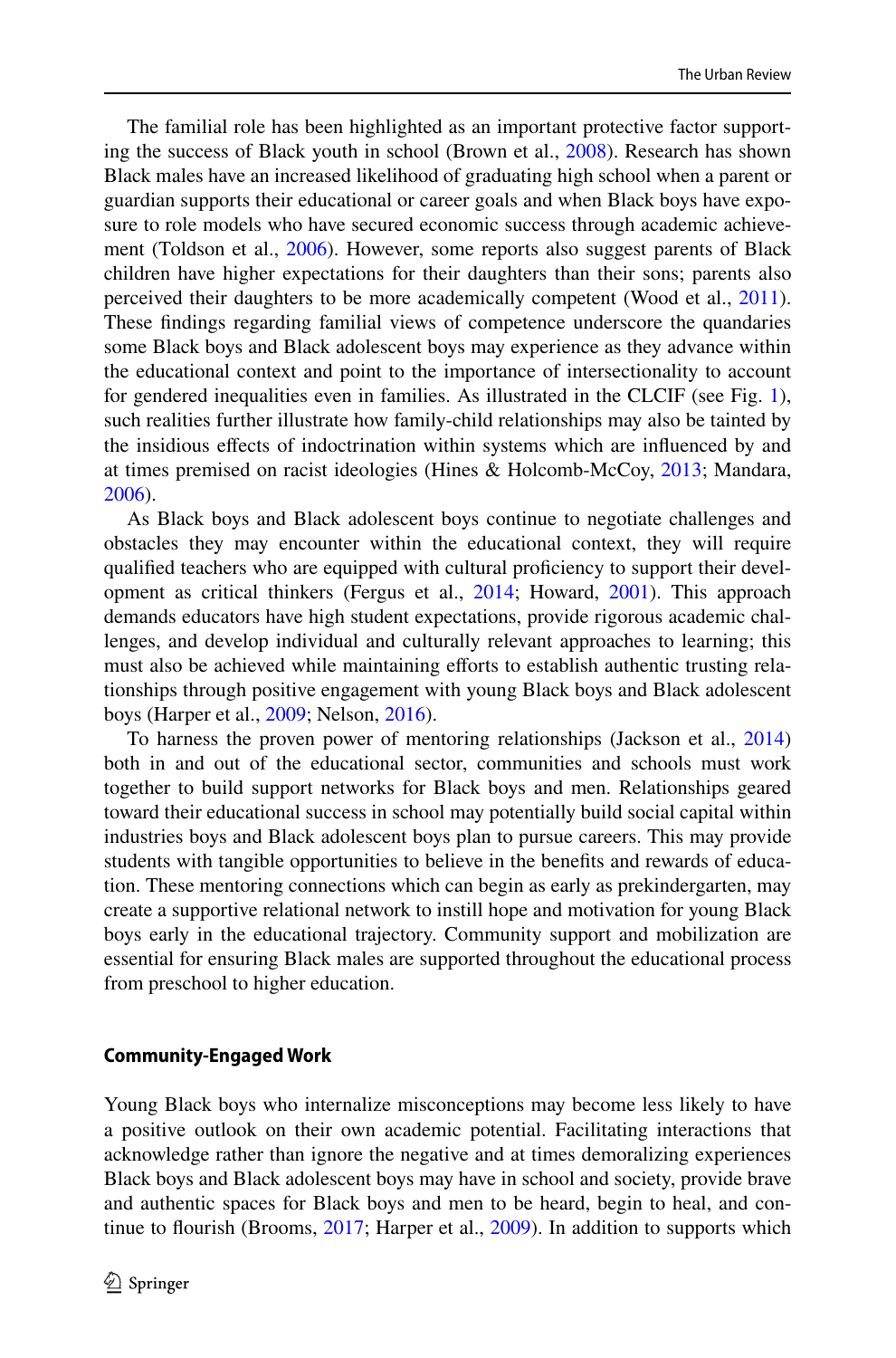guard their social and emotional development, community-level campaigns are needed to highlight the importance of education for Black boys and Black adolescent boys. School-based campaigns must include representation of Black boys and males in positive roles (i.e. students, teachers, and school leaders) which are afrming to Black boys and men (Toliver, [2018](#page-23-8)). Representations of Black males who are succeeding across educational realms, particularly those who were able to thrive in under-resourced environments, may serve as a method of bolstering the antidefcit narrative of educational attainment and success for Black males.

In addition to required supports across the life course, there is a need for developmentally specifc instruction and guidance. Given both Black boys and Black adolescent boys are often victims of stereotypical notions that criminalize their behaviors (Bryan, [2021](#page-19-9); Howard, [2013\)](#page-21-0) they also face increased likelihood of being policed, violated, or killed (Dreyer et al., [2020\)](#page-20-8). In addition to fighting for police reform laws, families must also advocate for formalized supports from community organizations to provide critical awareness, legal instruction, and guidance on how to navigate encounters with law enforcement. This kind of community-engaged support may provide Black boys and Black adolescent boys with knowledge and skill to stay alive both in and out of school.

# **Contextualizing Experiences of Black Boys and Black Adolescent Boys across the Educational Trajectory using a Life Course‑Intersectional Lens**

Life course theory emphasizes the interplay of social contexts over time in our understanding of human development (Elder, [1998\)](#page-20-4). Anchoring the discussion of these principles through an intersectional lens provides a poignant understanding of challenges Black boys and Black adolescent boys may experience. Experiences may vary based on individual characteristics such as temperament, ability, and socioeconomic status (Garcia Coll et al., [1996](#page-20-14)). As such, the experiences of Black boys and Black adolescent boys should not be regarded as homogeneous (NBCDI, [2015\)](#page-22-5). In this text, the preschool stage specifcally relates to Black boys who are 3, 4, and 5 years of age and is subsequently followed by the elementary school experience. This stage refects the experience of Black boys between the ages 6–11 years old. Finally, the middle and high school years refect boys as they transition to adolescence starting at 12–17 years old. Special attention is given to the potential for cumulative efects of both challenges and resilience of both supportive and inhibiting environments (Garcia Coll et al., [1996](#page-20-14)) as well as the variation in context.

#### **Preschool**

The preschool experience serves as a foundation for current and future school success and has a signifcant impact on improving outcomes for children (Iruka et al., [2020](#page-21-14); NIEER, [2015](#page-22-6)). Children who attend high-quality preschools have better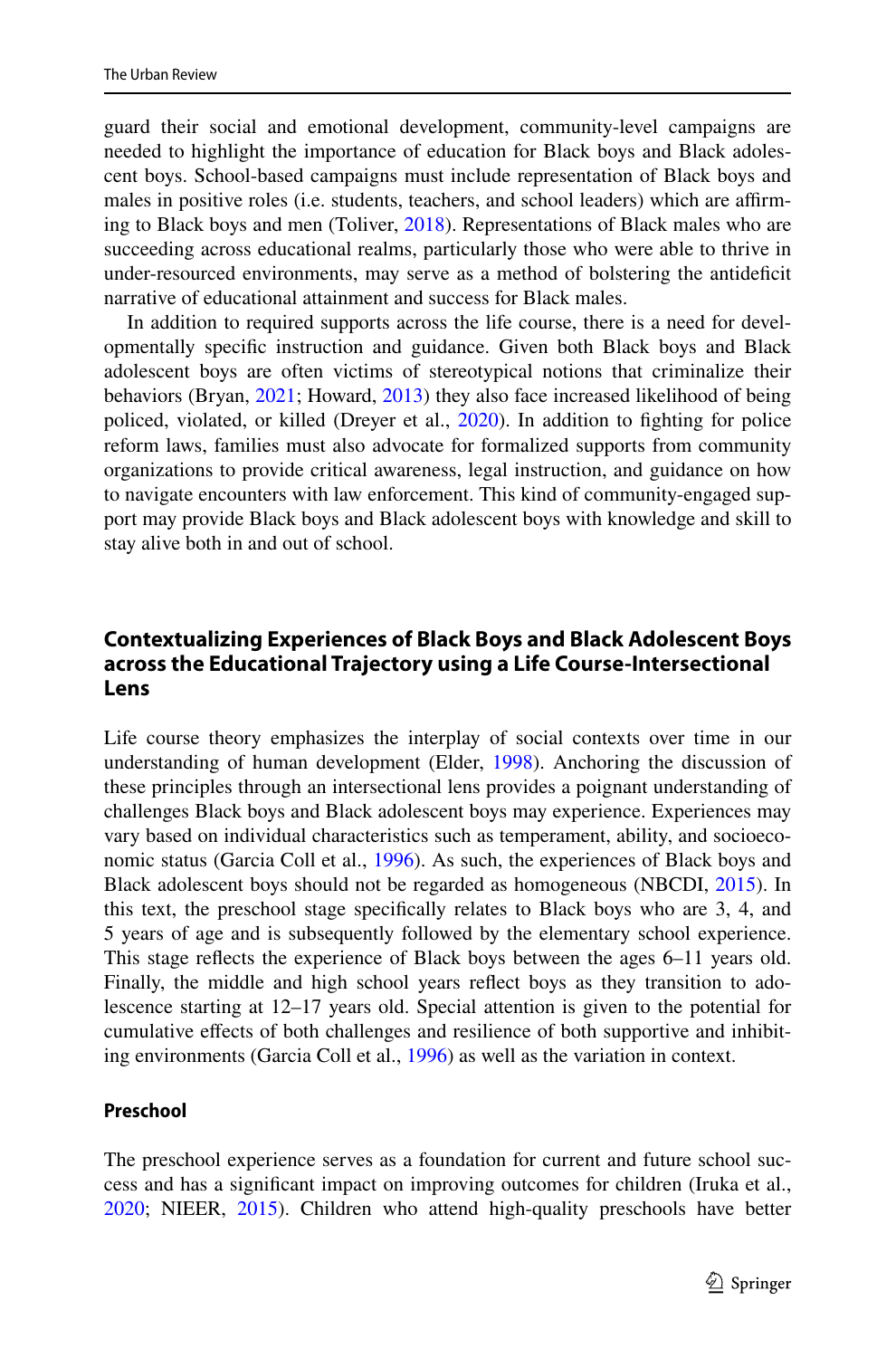health and cognitive outcomes and are less likely to use special education services or be retained (NIEER, [2015](#page-22-6)). Despite the many benefts of preschool, there are challenges inherent in being young and vulnerable. Namely, the developing language skills of younger children may make communication and misinterpretation of behavior more prevalent during this early stage (Wright & Counsell, [2018\)](#page-23-0). Preschool children are expelled at almost 4 times the rate of school-age children (U.S. Department of Education [DOE] Office for Civil Rights, [2014\)](#page-23-9). Black children were expelled at twice the rate of non-Black preschoolers, and boys were expelled at 4.5 times the rate of girls (U.S. DOE Office for Civil Rights, [2014](#page-23-9)).

Experiencing harsh discipline practices during his frst encounter with the educational system and may also make a lasting impression. Given Black preschool boys educated in state-funded programs are likely to be taught by teachers of a different race or ethnicity (Downer et al., [2016](#page-20-15)). This mismatch may result in teacher bias toward Black boys based on stereotypical views of their group (Bates & Glick, [2013](#page-19-10); Downer et al., [2016\)](#page-20-15). Racial bias can result in harsher and more punitive disciplinary practices and can infuence teachers' perceptions of a child's competence (Bates & Glick, [2013](#page-19-10); Gilliam et al., [2016\)](#page-20-16). Young boys who experience excessive punishment or negative interactions from adults during their early learning years, may develop a lack of trust for adults in educational environments (Rashid, [2009\)](#page-22-3). Preschool educators are tasked with negotiating the intersection of race, age, and gender as they develop relationships with very young Black boys. Early childhood educators must also acknowledge the specifc sociocultural challenges and biases that exist for young Black boys, while simultaneously afrming the strengths of their multiple identities (Crenshaw, [1991\)](#page-20-6).

#### **Building a Strong Foundation**

The preschool educator who sets the stage for success will usher Black boys to the start of their educational trajectory. A teacher's ability to fostering strong supportive relationships with families as a means of increasing attachment with young learners is an important factor in early educational success (Center on the Developing Child at Harvard University [CDCHU], [2015\)](#page-19-11). As illustrated at the inner circles of CLCIF (see Fig. [1](#page-2-0)), the principles of timing and linked lives both illustrate how the introductory transition into the educational system for young Black boys at 3 or 4 years of age has potentially signifcant implications for shaping and molding social-emotional development and overall school adjustment (CDCHU, [2015;](#page-19-11) NIEER, [2015](#page-22-6); Pungello et al., [2010\)](#page-22-7). Early childhood educators must also be prepared to meet the unique developmentally appropriate needs of boys between ages 3 and 5. Typically, younger boys are inclined to be physically active and are likely to run, jump, and touch as ways of experiencing their environment (Morhard, [2013\)](#page-22-15). The developmental needs of younger Black boys such as being active or engaging in play are policed very early in educational spaces. Younger Black boys are often not allowed the same luxuries to engage in developmentally appropriate play as other racial groups (Bryan, [2019](#page-19-12), [2021](#page-19-9)). As Carey [\(2020](#page-19-0)) poignantly stated, Black boys are "scripted out of childhood and the innocence and freedom to play" (p. 731). As educators consider developmentally appropriate methods for enhancing healthy and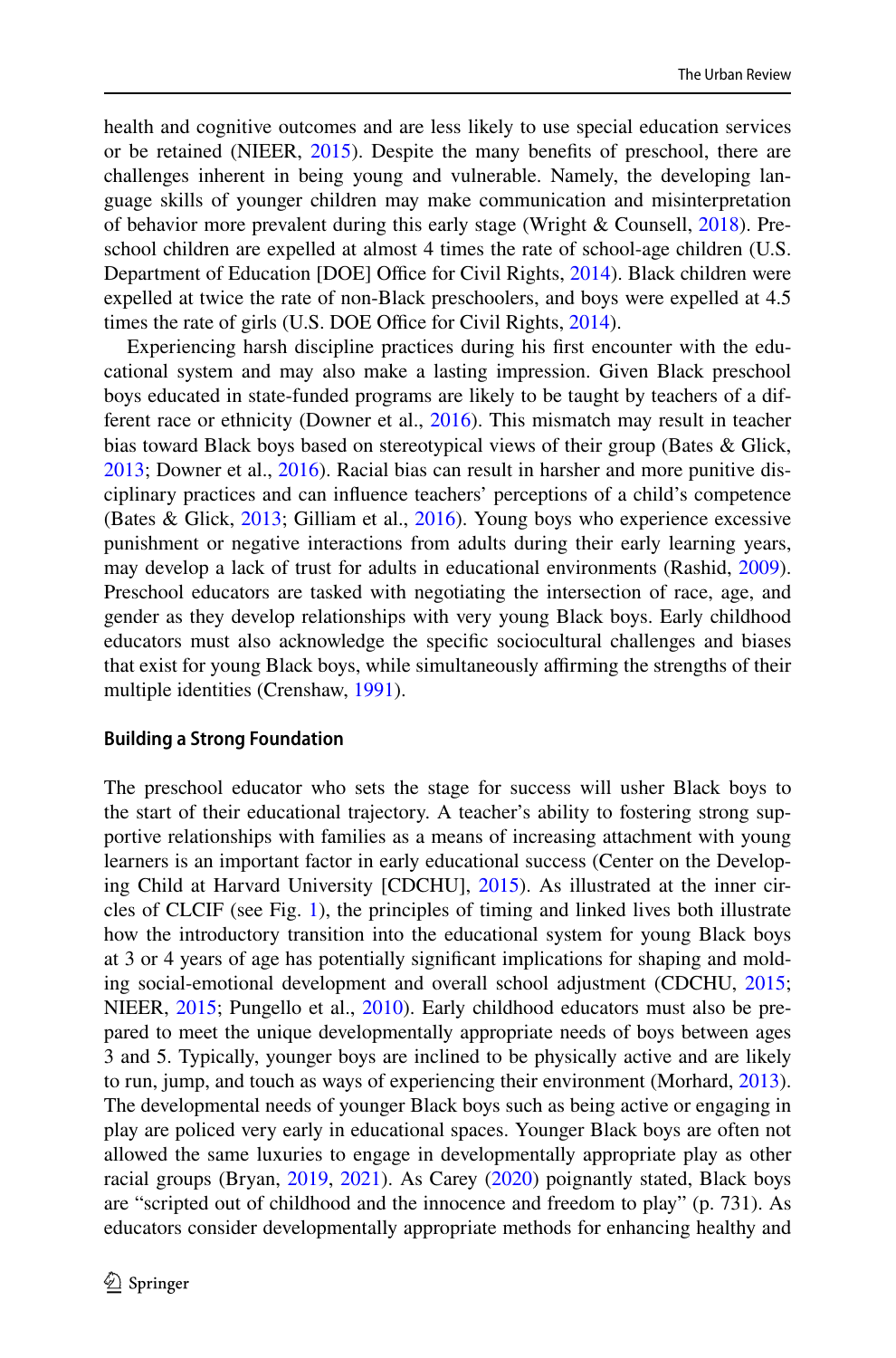secure attachments with young children while accounting for their social-emotional and developmental needs, Black boys are more likely to emerge from preschool as confident, nurtured, affirmed children eager to continue their educational journey.

Few studies have focused exclusively on the positive aspects of Black boys in the preschool context (Iruka et al., [2014](#page-21-15)). A qualitative study of Black preschool boys who attended a state-funded program in a large urban district revealed Black preschool boys experienced child well-being when their teacher valued them as individuals, shared in playful connections with the boys, allowed for a community-like classroom atmosphere, and had positive home school connections with the boys' families (Wint, [2020](#page-23-10)). Relatedly, Iruka et al. ([2014\)](#page-21-15) examined factors associated with high pre-academic skills for young Black boys in early childhood settings and found factors (e.g., family, preschool environment, individual characteristics for high-achieving Black boys) were signifcantly diferent than average and low achieving Black boys. Relevant research exploring the impact of contexts such as preschool and home environments on developmental outcomes for Black boys is warranted (Brown et al., [2013;](#page-19-6) Iruka et al., [2015\)](#page-21-7). The policing of very young Black children begins as early as preschool (U.S. DOE Office for Civil Rights, [2014](#page-23-9)). Despite this reality, preschool-aged Black boys do thrive and achieve above expectations with the connected relational supports of teachers and their families (Iruka et al., [2014;](#page-21-15) Wint, [2020](#page-23-10)). The challenges experienced during this nurture-dependent phase of development signals a call for educators to improve methods and modes of communication across home and school contexts while providing age-appropriate foundational care for Black preschool boys.

#### **Elementary**

For boys who do not enroll in preschool or kindergarten, elementary school will be their frst required school experience. Educational and psychological studies of Black boys during this developmental stage have focused on externalizing problems such as disruptive, oppositional, and aggressive behaviors (Brown et al., [2013](#page-19-6); Wiesner et al., [2015](#page-23-11)). As they mature cognitively and physically and begin to develop their identities, Black boys become increasingly aware of their social location in society (Nelson et al., [2015;](#page-22-2) Noguera, [2003\)](#page-22-0). Some Black boys contend with conficting expectations of how to function within the communities in which they live, the stereotypical views society has of them, and the realities of who they are as individuals. Additionally, Black boys are often treated as older and less innocent than their same age White peers (Goff et al.,  $2014$ ). At times, they are feared and misunderstood by those charged with supporting their educational needs during critical periods where they are most in need of nurturing, guidance, and support (Bryan, [2017](#page-19-2); Rowley et al., [2014](#page-22-1)).

Teacher misperceptions of behavior may foster relational challenges and extend to negatively infuence academic outcomes for Black boys in direct and indirect ways. A recent study found teachers were more likely to perceive Black kindergarten boys as having more external challenging behaviors than their same age peers from other racial and ethnic groups (Wood et al., [2017](#page-23-12)). Relational challenges may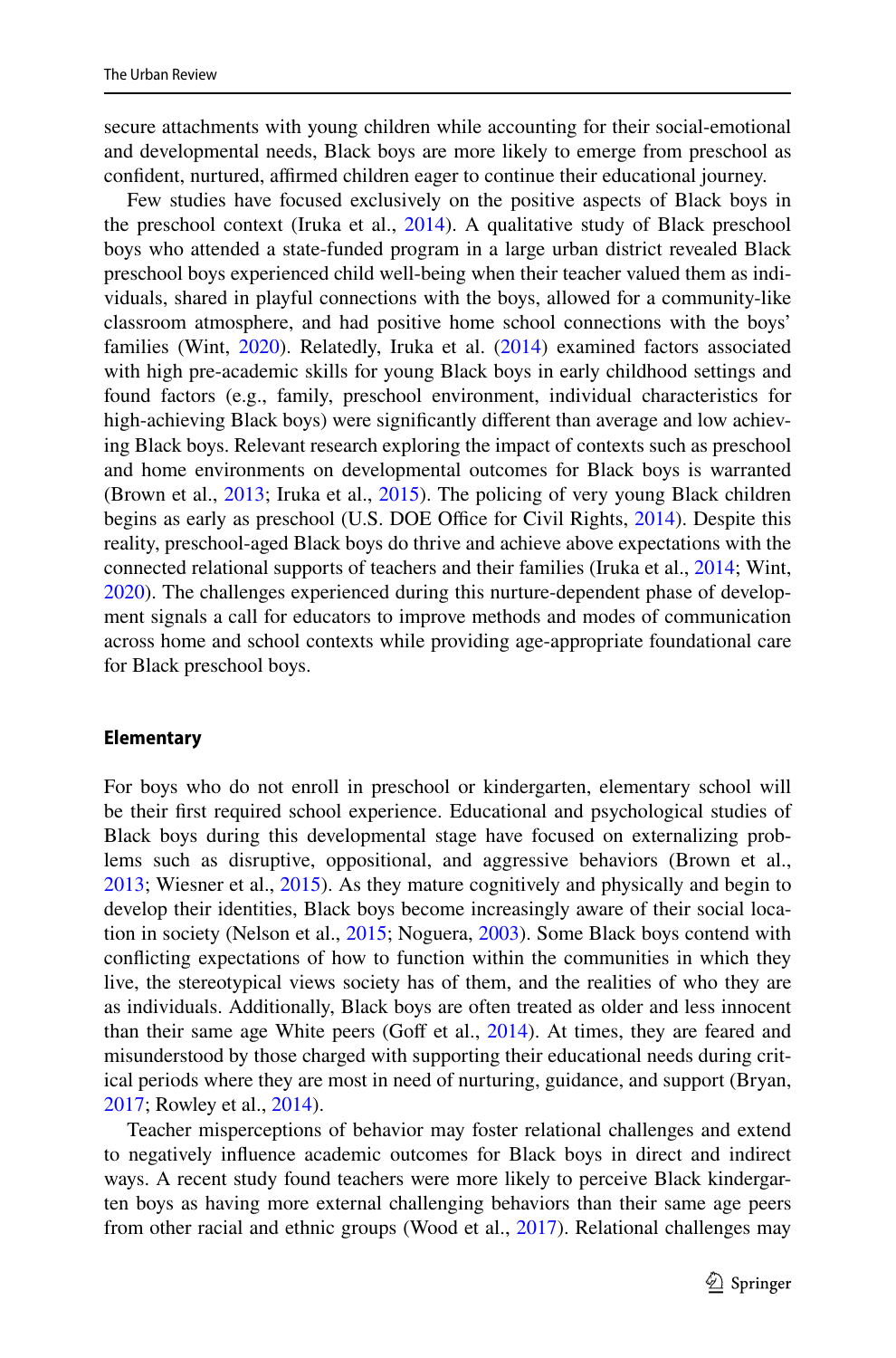subsequently fuel misinformation about the value for education and the academic aptitude of Black boys. Black boys are often perceived as demonstrating indiference toward education and achievement (Howard, [2013](#page-21-0)). As a result, "teachers halt their eforts to nurture and promote achievement among Black males as early as the fourth grade" (Kunjufu, [1995](#page-21-16) as cited by Harper & Davis, [2012,](#page-21-17) p. 104). A lack of contextualized accounting for achievement opportunity gaps may also result in misconceptions about academic ability. While only 13% of fourth-grade Black boys scored proficient in reading on the National Assessment of Educational Progress in comparison to 40% of fourth-grade White boys (Fields, [2014\)](#page-20-17), testing disparities between Black and White boys were not solely due to socioeconomic status or academic ability. Rather, these diferences refect a cumulative efect of systemic challenges evident in many minoritized communities, such as inadequate educational resources and teaching as well as insufficient skill development and test preparation training (Harper & Davis, [2012](#page-21-17); Howard, [2013](#page-21-0); Noguera, [2003\)](#page-22-0). Without a contextualized view that incorporates the role of relationships and oppressive systems raw data often fails to capture the story of resilience behind the educational experiences of Black boys.

The misconception of educational value, academic potential, and ability further manifest as an insidious potential threat to achieving success for Black boys during both current and later years. Studies show those who are referred to gifted and talented programs are more likely to earn a bachelor's degree after completing high school (Rose, [2013\)](#page-22-16). Black children are less likely to be referred for gifted and talented programs than White children, even when the criteria for acceptance are met (Grantham, [2013](#page-20-18)). As a result, exclusion from gifted and talented curricula during the elementary years may subsequently result in lost income potential for Black males in later years (Rose, [2013](#page-22-16)). As such, teachers' choices and support during elementary years may have long-term impact for Black boys as they mature.

As illustrated in the CLCIF (see Fig. [1](#page-2-0)), the life course perspective of Black boys through an intersectional lens, the principles of linked lives and agency may interact to create far-reaching implications for future academic success. Contrastingly, it is also important to consider how supportive relationship with consistent, caring, and supportive adults may provide positive and reparative experiences for Black boys who have had histories of unsteady and untrusting relationships (Sroufe et al., [2005\)](#page-23-13).

#### **Harnessing Relational Strength**

Within the educational context, significant relationships (e.g., teacher–child, teacher-family) infuence academic achievement (Dobbs & Arnold, [2009;](#page-20-19) Howes & Shivers, [2006](#page-21-18)). As detailed in the CLCIF, relational strength is an integral element that supports Black boys' growth and development. Educators who align their eforts with Black boys' lives develop meaningful relationships that support their academic efforts, interaction and communication skills, and developmental processes. Exploring the power and signifcance of the teacher–child relationship as a vehicle for improving social and academic success for Black boys and Black adolescent boys may serve as a valuable foundational tool for supporting their educational success. Research by Hamre and Pianta ([2001\)](#page-21-19) found the strength of the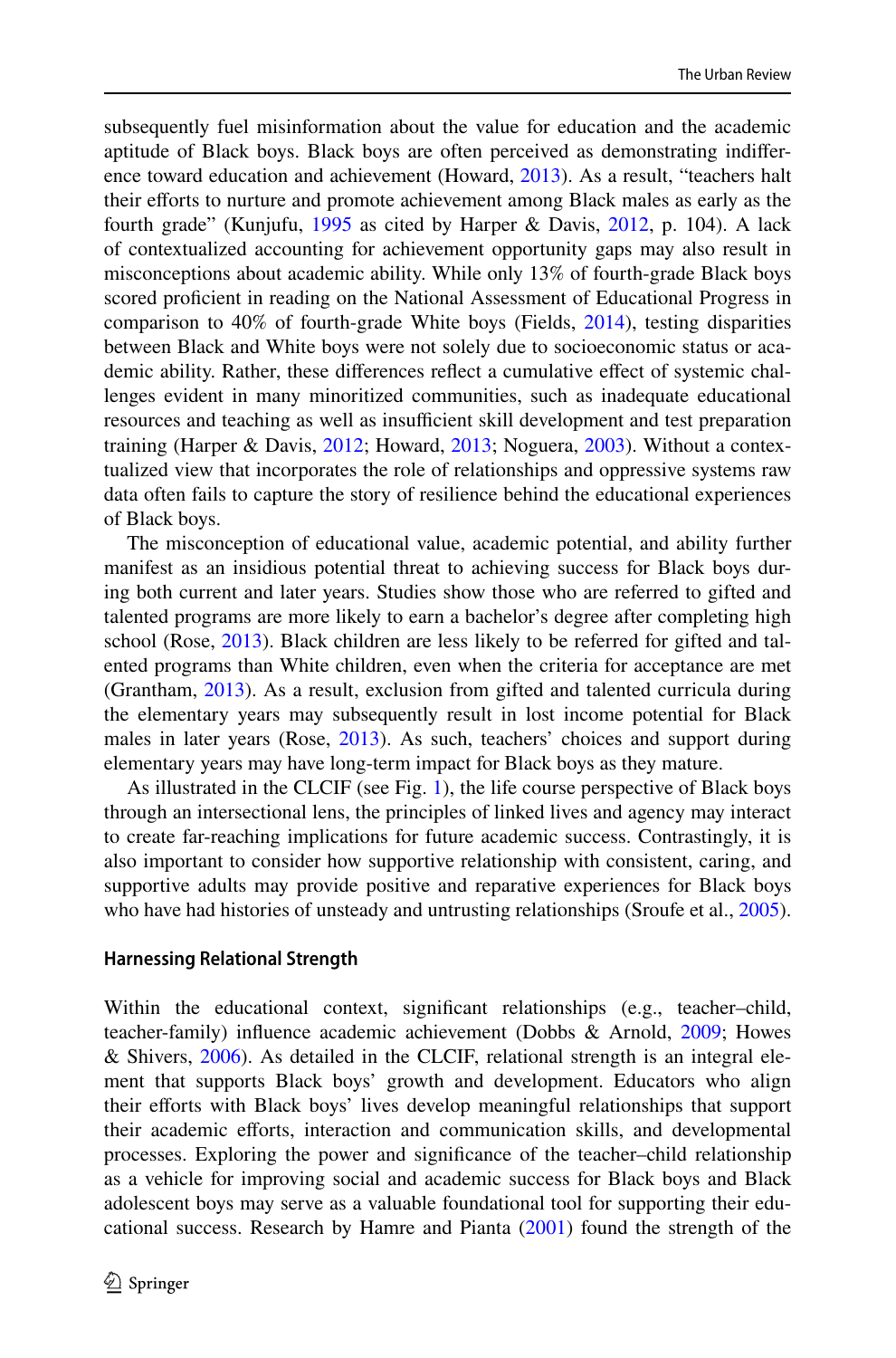teacher–child relationship in kindergarten was a predictor of academic and behavioral outcomes from kindergarten through eighth grade. Empirical evidence suggests positive learning relationships are especially beneficial for teaching children who may struggle academically (Goings et al., [2015](#page-20-20); Nelson, [2016](#page-22-11)). In addition, Black male students—relative to other racial groups—are more impacted by the support and reinforcement they receive from teachers (Noguera, [2003](#page-22-0)).

One tool used to explore the relational experiences of Black boys in education has been the relational teaching framework (Reichert & Nelson, [2016](#page-22-17)). *Relational teaching practice* refers to the teacher's efforts to increase the engagement and learning of students by knowing and understanding who their students are as individuals and their position in the society (Reichert & Hawley,  $2014$ ). This teaching practice suggests educators make eforts to connect and establish a shared perspective in their interactions with Black male students (Reichert & Nelson, [2016](#page-22-17)). Relational teaching practice also requires teachers incorporate an intersectional lens and increase awareness of oppressive structures that exist for Black boys (Nelson, [2016\)](#page-22-11). A relational posture necessitates teachers acknowledge rather than ignore the deficitbased narratives prevalent in society and align with Black males to counter those perspectives while maintaining high academic standards and expectations (Nelson, [2016](#page-22-11); Wright & Counsell, [2018](#page-23-0)). The practice of maintaining high academic standards for Black boys during the elementary years points toward the need to understand the perceptions teachers have of the value Black boys have for education. As noted by Brooms [\(2019](#page-19-5)), the expectations and practices of teachers toward Black boys were linked to the teachers' beliefs about the student's potential for success. As such, eforts to enhance educational opportunities for Black boys must start with Black boys being seen as capable, worthy, and engaging by those educators charged with supporting their academic futures.

As Black boys approach the fnish line for elementary school, many have already tackled and maneuvered enormous obstacles solely due to their social identities. While resisting being pushed out and struggling to be perceived, supported, and treated as children, Black boys also struggle with being seen as academically capable, potentially gifted (Grantham, [2013\)](#page-20-18), or relationally worthy of investment. The obstacles experienced during the frst half of the developmental continuum illustrate how some Black boys may develop scars and wounds from their early educational years as they continue to strive towards their possibilities.

#### **Middle School and High School**

For Black boys this transition from childhood while being viewed as an adult, signals a profound reckoning of their social location as they are more likely to encounter discrimination than their same age peers (Berkel et al., [2009\)](#page-19-13). Black males throughout the educational context are tasked with resisting the increased proliferation of unwarranted discipline referrals for subjective violations such as dress code or perceived disrespect. These infractions often result in increased time out of school, missed educational opportunities, and alienation from school administrators and peers (Cook et al., [2018](#page-20-21); Skiba et al., [2014](#page-23-3)). Based on their school-related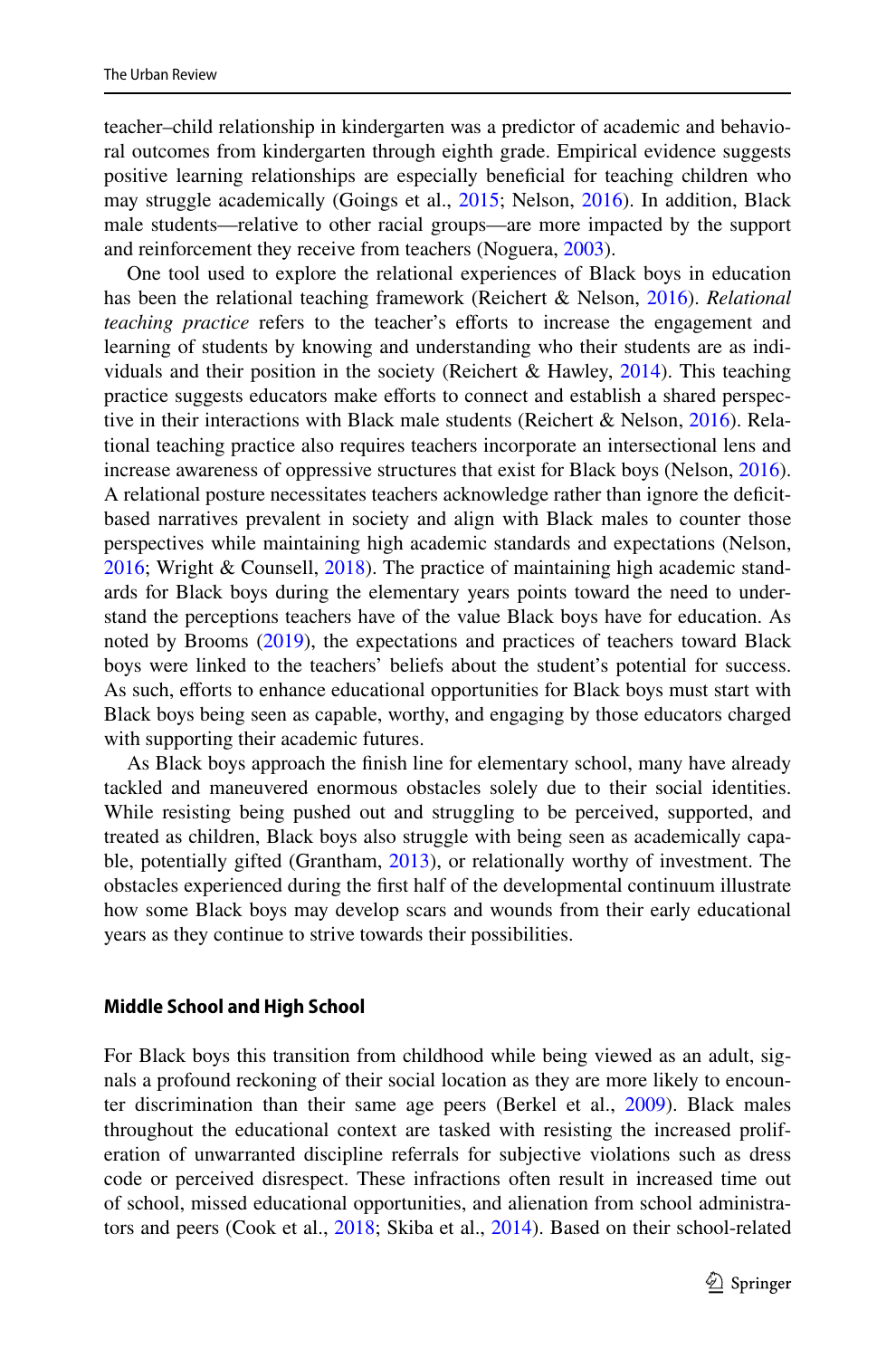experiences during this transitional phase, Black adolescent boys may continue to develop distrust toward teachers (Bottiani et al., [2016;](#page-19-14) Okonofua et al., [2016\)](#page-22-4). As such, Black boys and Black adolescent boys become increasingly aware of their status in society of simultaneously being both feared and oppressed—which places them at odds with educational success.

In addition to experiencing discrimination, developing Black adolescent boys are also fully engulfed in adolescence. As noted in the CLCIF they are simultaneously experiencing puberty and the related physical and emotional vulnerabilities. Some Black adolescent boys may lack academic confdence and question their abilities as they struggle to resist internalizing negative perceptions from others in society (Rogers et al., [2015;](#page-22-9) Thomas & Stevenson, [2009](#page-23-4)). Black adolescent boys in middle and high school may also begin to feel a growing disconnect between the classroom environment and their lived experiences outside of school. This lack of congruence can hinder their learning and cause many Black males to view the educational arena as a place for "others" and possibly relinquish education as a viable tool for achieving success (Goings et al., [2015;](#page-20-20) Howard, [2013\)](#page-21-0).

Perceived lack of care and support also present an additional challenge to academic success for Black adolescent boys (Bottiani et al., [2016;](#page-19-14) Nasir et al., [2018\)](#page-22-19). Black adolescent high school students are often discouraged from attending college by their counselors or teachers and receive inadequate support to prepare for standardized examinations and college admission. Studies suggest Black high school students report perceptions of low expectations from their teachers as a challenge to their educational success (Harper & Davis, [2012](#page-21-17); Howard, [2013](#page-21-0)). This perception of experiencing a lack of care and support from educators is also evident among more vulnerable populations of Black males. For example, those who attended an alternative high school after withdrawing from a traditional high school report they believed their teachers did not care, had low educational expectations of them, and demonstrated unwillingness to assist the Black adolescent boys with academic tasks (Ransom, [2016](#page-22-20)).

The life course-intersectional perspective requires an accounting for the persistent role of oppression and disenfranchisement across multiple years in the educational context and highlights the cumulative impact of relational challenges and ongoing struggles. Contending with multiple and cumulative barriers to their educational success, the national rate of high school graduation for Black adolescent boys is still 59%, compared to 80% for their White peers (Schott Foundation for Public Education, [2015](#page-22-21)). Eforts to counter the disparities during this phase requires considerations of prior challenges in addition to current developmental needs. As such, stakeholders must incorporate a layered yet contextual approach to frst understanding and then addressing barriers to educational success during this critical transitional phase.

#### **Supporting Academic Goals**

Increasing expectations for Black adolescent boys facilitates the development of a positive academic identity and supports their self-efficacy and their ability to succeed. As Black adolescent boys transition into adolescence, high academic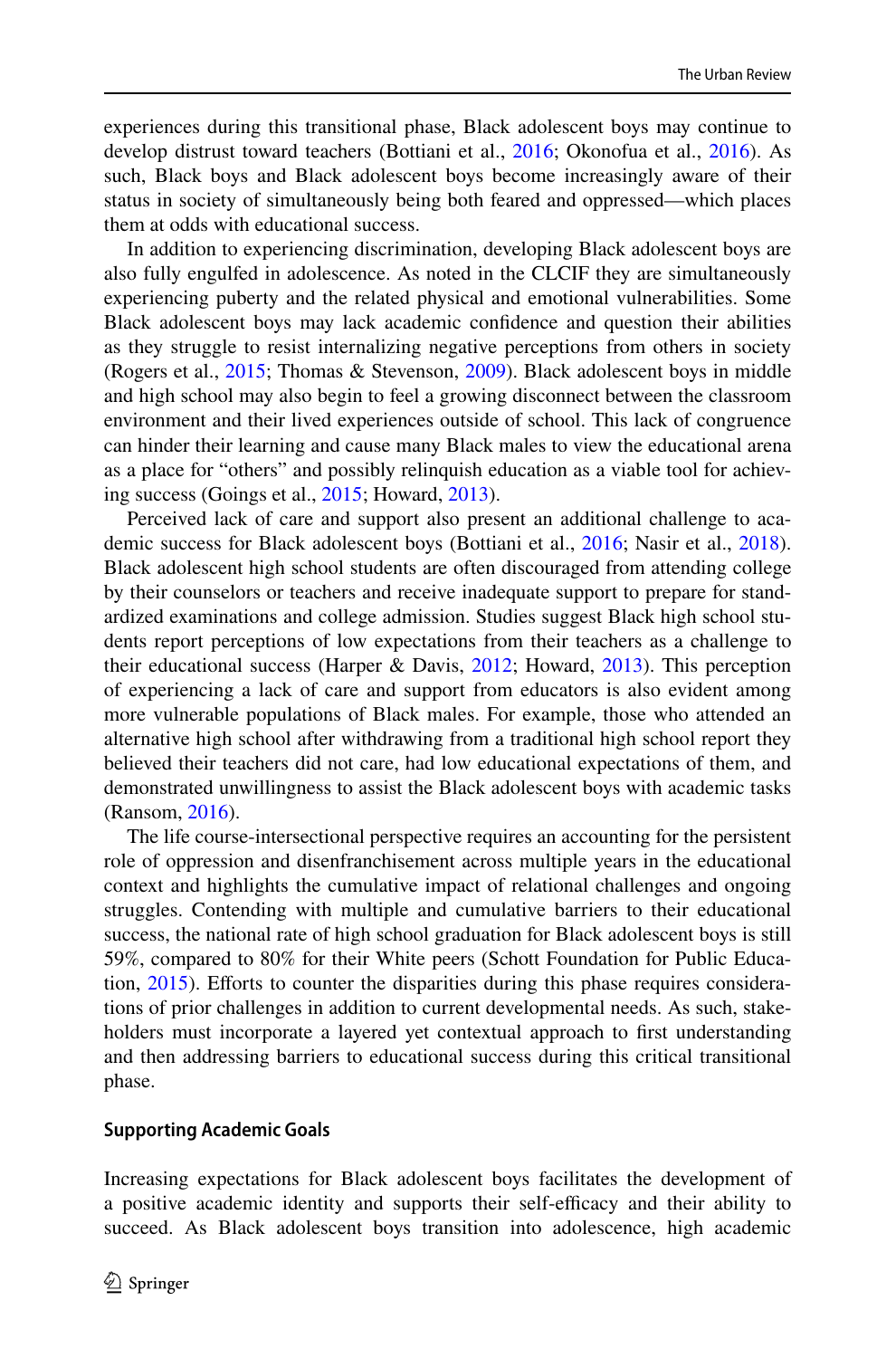achievement may be perceived as less attainable. This change may be due in part to the spoken and unspoken messages they have received across their development regarding their competence (Howard, [2013;](#page-21-0) Taylor & Graham, [2007\)](#page-23-14). Guidance counselors and other school support staff are trusted to provide adequate assistance and help students identify their best options for achieving their potential and goals (Bryan et al., [2009;](#page-19-15) Ward, [2006\)](#page-23-15).

A life course-intersectional lens requires educators and staf, such as school counselors, become increasingly aware of the challenges, pressures, and relational dynamics that exist among Black adolescent men during this phase. This awareness includes challenging negative stereotypes and fostering their ability to succeed. It may also require the knowledge and awareness Black adolescent boys at this stage may question the viability of achieving success within the educational context, given the related obstacles and challenges they have experienced prior to the point (e.g., see Howard, [2013](#page-21-0)). The vital role of support staf as change agents to advocate for Black adolescent boys requires collaboration with Black adolescent boys and their families to ensure the academic and career goals are achieved upon completing high school and transitioning to college (Holcomb-McCoy, [2010](#page-21-20); Stamato et al., [2018\)](#page-23-16). This collaboration must also be nested within the context of an authentic relationship. Experiencing trust and care within his immediate context has been associated with positive educational outcomes for Black adolescent boys and can be empowering (Brooms, [2019](#page-19-5); Goings et al., [2015](#page-20-20); Nasir et al., [2018\)](#page-22-19). As such, Leonard ([2011\)](#page-21-3) outlined the combined efort of school, family, and the community through the concept of the "community-school" as a method to address structural and systemic issues and barriers for Black adolescent boys.

### **Implications**

A comprehensive exploration of the educational journey of Black boys starting at preschool and culminating in the high school highlights the struggle, disenfranchisement, and oppressive structures that persist across development. More significantly, the culminating losses, traumas, and injustices fueled by racial inequality and oppression are rarely acknowledged or addressed in ways that leave Black boys resolved or complete in their process of emotional healing or repair (Copeland-Linder et al., [2010;](#page-19-16) Trent et al., [2019](#page-23-17)).

Educators and practitioners are urged to embrace a life course-intersectional framework as a step toward increasing their understanding of the educational experiences Black boys and Black adolescent boys encounter across their educational trajectory. In the educational context, individuals in positions of power (e.g., teachers, administrators) possess the ability to establish inclusionary or exclusionary boundaries and determine who is entitled to certain resources (e.g., programs, interventions). The interlinking grids of diferential positions and identities (e.g., class, race, ethnicity, gender, sexuality, ability, stage of the life cycle) established a power imbalance that contributes to the defcit lens placed on Black children and their families (Yuval-Davis, [2006](#page-23-18)). As such, leveraging power and resources may increase support for Black boys.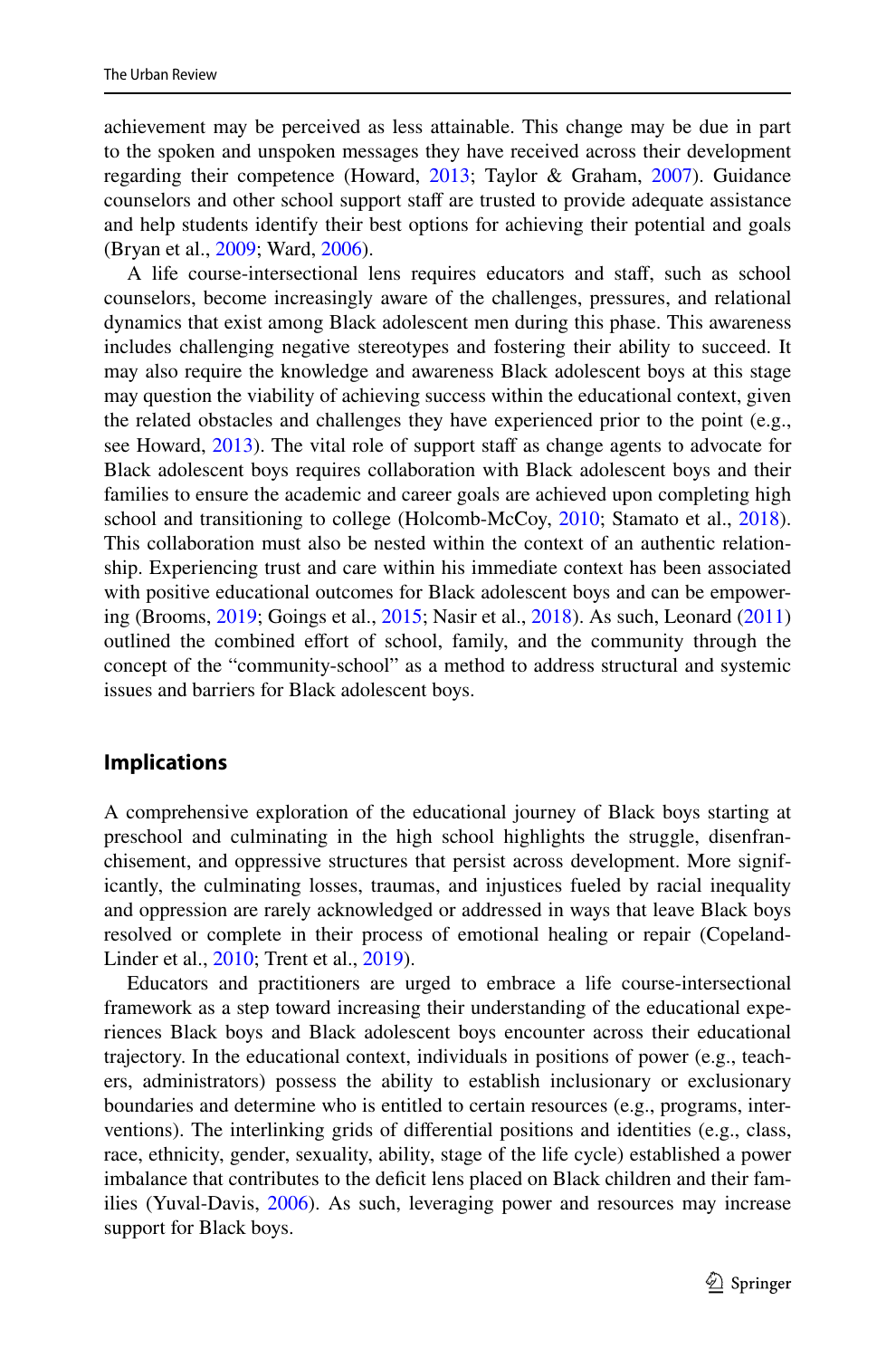Importantly, this discussion outlines strengths-based approaches for implementation across various sectors (i.e., communities, schools, and research agendas). These approaches have the potential to change the defcit view of Black boys and Black adolescent boys by illuminating their strengths through the promotion of protective factors. The CLCIF provides implications for policy makers and educators to implement initiatives that acknowledge the inequities Black males are exposed from birth to adulthood. As previously detailed and discussed, there are protective factors that can be implemented within the school, community, and family sectors across each developmental stage to allow Black boys and Black adolescent boys to realize their possibilities.

#### **Adjusting the Research Agenda**

To develop quality programming and evaluate the success of such programs, researchers must understand how to efectively measure outcomes and identify efective approaches for supporting Black boys and Black adolescent boys at each stage of development. The importance of timing and strategic implementation of protective factors should also be further explored. This new knowledge requires a shift in the kind of data gathered as well as the data collection process. Encouraging schools in urban under-resourced communities to collect data on engagement, high achievement, and retention rates during the preschool, elementary, middle, and high school years for Black boys and Black adolescent boys, may provide critical knowledge for establishing quality programming and identifying crucial gaps in education. Given neighborhood factors (e.g., poverty level, employment rates, crime rates) can have a profound efect on education in under-resourced communities (Baker, [2015](#page-19-17); Iruka et al., [2015\)](#page-21-7), routinely engaging in community-based participatory research can allow researchers to establish practical and holistic approaches to understanding Black boys and Black adolescent boys. One example of community-based strategies may include immersion in the communities that support Black boys and Black adolescent boys to understand their day-to-day experiences. Engaging Black males and their families in focus group interviews, semi-structured individual interviews, and other qualitative methods gives voice to the unique experiences and resources utilized to overcome challenges they face on the road to educational success (Allen & White-Smith, [2018;](#page-19-18) Brooms, [2019;](#page-19-5) Nasir et al., [2018\)](#page-22-19). Efforts to understand the lived realities of Black males requires the research community adjust power dynamics and foster collaboration and cocreation of knowledge with Black boys and Black adolescent boys.

More research is required to question and highlight instances across the educational continuum where Black boys and Black adolescent boys are fourishing, despite the barriers (Gaylord-Harden et al., [2018;](#page-20-3) Howard et al., [2016;](#page-21-21) Iruka et al., [2014](#page-21-15)). A strengths-based perspective requires researchers to ask questions such as: *What is working well? At what stage of development? In what context?* and *For Whom?* This shift may increase our understanding of strengths, protective factors, and solutions utilized by Black boys and men towards overcoming challenges to their educational success. Relatedly, while there are discipline disparity rates for Black boys, more questions are warranted regarding the protective factors which infuence 80% of Black boys from elementary to high school who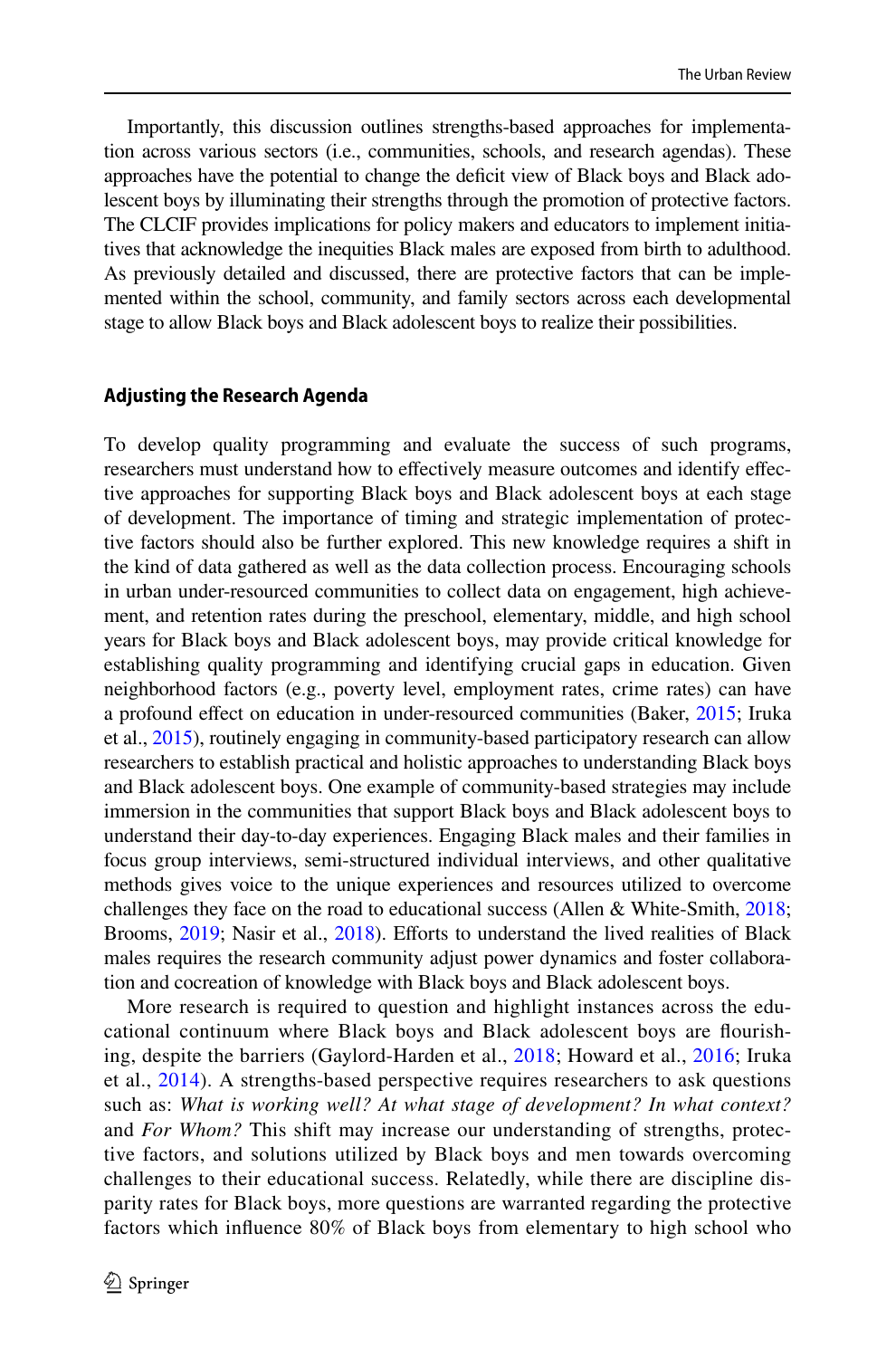have not been suspended (U.S. DOE Office for Civil Rights, [2014\)](#page-23-9). These questions must be asked early in the educational journey and continue throughout the life course as a means of accounting for evolving individuals, relationships, systems, and contexts. An accurate understanding of strengths requires researchers to incorporate considerations for the range of experiences, settings, and relationships Black boys and Black adolescent boys encounter. Uncovering elements that foster successful outcomes rather than solely examining problematic elements, may provide crucial knowledge for identifying resources and targeting critical supports. Framing these efforts within an intersectional framework can contribute to understanding the nuances of how systems of power work to infuence schooling experiences for Black boys and Black adolescent boys (Nelson et al., [2015;](#page-22-2) Rogers et al., [2015](#page-22-9)).

### **Conclusion**

Understanding factors that promote resilience and positive development for Black boys and Black adolescent boys are vital as they are certain to face a myriad of obstacles across their lifespan both in and out of the educational context. Given schools are social systems, educators, families, and policymakers must understand how the cumulative realities of being educated in oppressive systems and encountering racist ideologies are often unconsciously internalized by Black boys, their non-Black peers, as well as those charged with supporting their educational development (Allen, [2015](#page-18-0); Nasir et al., [2018](#page-22-19)). The communities and schools in which Black boys and Black adolescent boys are developing must be equipped to contextualize their experiences, nurture, and affirm their potential as they fourish. The use of life course and intersectionality theories to analyze the development of Black boys points toward an important shift in how educational stakeholders may provide support for a consistently marginalized population. Continuing discourses which underscore a contextual and stage-related perspective for supporting Black males while simultaneously focusing on their strengths, skills, and resilience may provide innovative new directions for educational research and the possibilities of Black boys in education.

#### **Declaration**

**Confict of interest** All authors declare that they have no known confict to disclose.

# **References**

<span id="page-18-0"></span>Allen, Q. (2015). Race, culture, and agency: Examining the ideologies and practices of U.S. teachers of Black male students. *Teaching and Teacher Education, 47*, 71–81. [https://doi.org/10.1016/j.](https://doi.org/10.1016/j.tate.2014.12.010) [tate.2014.12.010](https://doi.org/10.1016/j.tate.2014.12.010)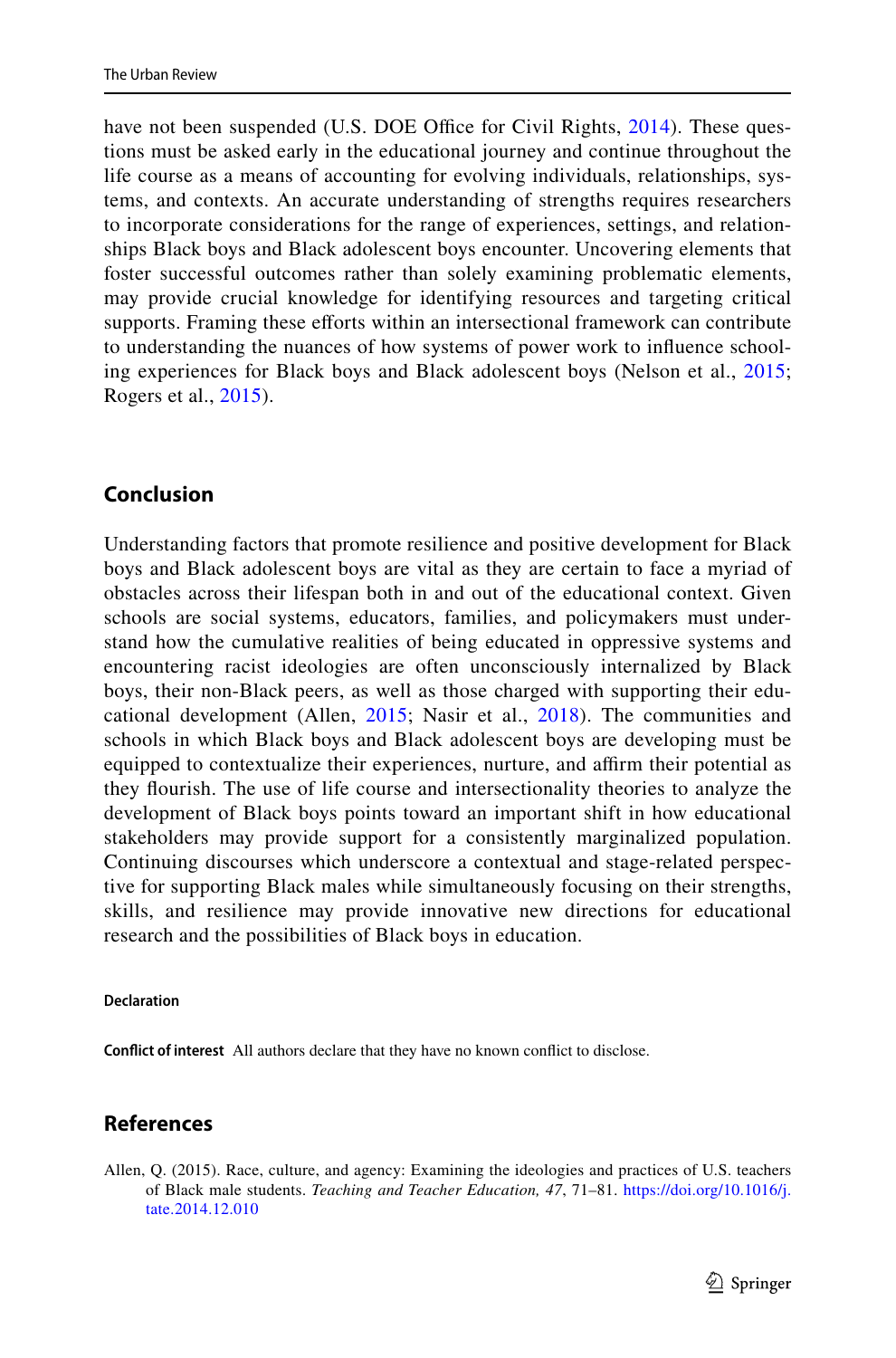- <span id="page-19-18"></span>Allen, Q., & White-Smith, K. (2018). "That's why I say stay in school": Black mothers' parental involvement, cultural wealth, and exclusion in their son's schooling. *Urban Education, 53*(3), 409–435. <https://doi.org/10.1177/0042085917714516>
- <span id="page-19-17"></span>Baker, C. E. (2015). Does parent involvement and neighborhood quality matter for African American boys' kindergarten mathematics achievement? *Early Education & Development, 26*(3), 342– 355. <https://doi.org/10.1080/10409289.2015.968238>
- <span id="page-19-10"></span>Bates, L. A., & Glick, J. E. (2013). Does it matter if teachers and schools match the student? Racial and ethnic disparities in problem behaviors. *Social Science Research, 42*(5), 1180–1190. [https://](https://doi.org/10.1016/j.ssresearch.2013.04.005) [doi.org/10.1016/j.ssresearch.2013.04.005](https://doi.org/10.1016/j.ssresearch.2013.04.005)
- <span id="page-19-13"></span>Berkel, C., Murry, V. M., Hurt, T. R., Chen, Y.-F., Brody, G. H., Simons, R. L., Cutrona, C., & Gibbons, F. X. (2009). It takes a village: Protecting rural African American youth in the context of racism. *Journal of Youth and Adolescence, 38*(2), 175–188.
- <span id="page-19-14"></span>Bottiani, J. H., Bradshaw, C. P., & Mendelson, T. (2016). Inequality in Black and White high school students' perceptions of school support: An examination of race in context. *Journal of Youth & Adolescence, 45*(6), 1176–1191.<https://doi.org/10.1007/s10964-015-0411-0>
- <span id="page-19-3"></span>Brenner, A. D. (2011). The transition from high school: Current knowledge, future directions. *Educational Psychology Review, 23*(3), 299–328. <https://doi.org/10.1007/s10648-011-9152-0>
- <span id="page-19-4"></span>Bronfenbrenner, U., & Morris, P. A. (2006). The bioecological model of human development. In R. M. Lerner & W. Damon (Eds.), *Handbook of child psychology: Vol. 1.Theoretical models of human development* (6th ed., pp. 793–828). New York: Wiley.
- <span id="page-19-8"></span>Brooms, D. R. (2017). *Being Black, being male on campus: Understanding and confronting Black male collegiate experiences*. New York: SUNY Press.
- <span id="page-19-5"></span>Brooms, D. R. (2019). "I was just trying to make it": Urban Black males' sense of belonging, schooling experiences, and academic success. *Urban Education, 54*(6), 804–830. [https://doi.org/10.](https://doi.org/10.1177/0042085916648743) [1177/0042085916648743](https://doi.org/10.1177/0042085916648743)
- <span id="page-19-6"></span>Brown, J., Barbarin, O., & Scott, K. (2013). Socioemotional trajectories in Black boys between kindergarten and the ffth grade: The role of cognitive skills and family in promoting resiliency: Development of boys of color. *American Journal of Orthopsychiatry, 83*(2), 176–184. [https://](https://doi.org/10.1111/ajop.12027) [doi.org/10.1111/ajop.12027](https://doi.org/10.1111/ajop.12027)
- <span id="page-19-7"></span>Brown, T. L., Linver, M. R., Evans, M., & Degennaro, D. (2008). African American parents' racial and ethnic socialization and adolescent academic grades: Teasing out the role of gender. *Journal of Youth and Adolescence, 38*(2), 214–227. <https://doi.org/10.1007/s10964-008-9362-z>
- <span id="page-19-2"></span>Bryan, N. (2017). White teacher's role in sustaining the school-to-prison pipeline: Recommendations for teacher education. *Urban Review, 49*(2), 326–345. [https://doi.org/10.1007/](https://doi.org/10.1007/s11256-017-0403-3) [s11256-017-0403-3](https://doi.org/10.1007/s11256-017-0403-3)
- <span id="page-19-12"></span>Bryan, N. (2019). "Playing with or like the girls": Advancing the performance of "multiple masculinities in Black boys" childhood play' in U.S. early childhood classrooms. *Gender and Education, 31*(3), 309–326. <https://doi.org/10.1080/09540253.2018.1447091>
- <span id="page-19-9"></span>Bryan, N. (2021). Remembering Tamir Rice and other Black boy victims: Imagining Black playCrit literacies inside and outside urban literacy education. *Urban Education, 56*(5), 744–771. [https://](https://doi.org/10.1177/0042085920902250) [doi.org/10.1177/0042085920902250](https://doi.org/10.1177/0042085920902250)
- <span id="page-19-15"></span>Bryan, J., Holcomb-McCoy, C., Moore-Thomas, C., & Day-Vines, N. L. (2009). Who sees the school counselor for college information? A National Study. *Professional School Counseling, 12*(4), 280– 291. <https://doi.org/10.1177/2156759X0901200401>
- <span id="page-19-0"></span>Carey, R. L. (2020). Making Black boys and young men matter: Radical relationships, future oriented imaginaries and other evolving insights for educational research and practice. *International Journal of Qualitative Studies in Education, 33*(7), 729–744. [https://doi.org/10.1080/09518398.2020.](https://doi.org/10.1080/09518398.2020.1753255) [1753255](https://doi.org/10.1080/09518398.2020.1753255)
- <span id="page-19-11"></span>Center on the Developing Child at Harvard University (CDCHU). (2015). *Supportive relationships and active skill-building strengthen the foundations of resilience.* [https://46y5eh11fhgw3ve3ytpwxt9r](https://46y5eh11fhgw3ve3ytpwxt9r-wpengine.netdna-ssl.com/wp-content/uploads/2015/05/The-Science-of-Resilience2.pdf)[wpengine.netdna-ssl.com/wp-content/uploads/2015/05/The-Science-of-Resilience2.pdf](https://46y5eh11fhgw3ve3ytpwxt9r-wpengine.netdna-ssl.com/wp-content/uploads/2015/05/The-Science-of-Resilience2.pdf)
- <span id="page-19-1"></span>Collins, P. H. (2000). Gender, black feminism, and black political economy. *The Annals of the American Academy of Political and Social Science, 568*(1), 41–53. [https://doi.org/10.1177/0002716200](https://doi.org/10.1177/000271620056800105) [56800105](https://doi.org/10.1177/000271620056800105)
- <span id="page-19-16"></span>Copeland-Linder, N., Lambert, S. F., Chen, Y., & Ialongo, N. S. (2010). Contextual stress and health risk behaviors among African American adolescents. *Journal of Youth and Adolescence, 40*(2), 158–173. <https://doi.org/10.1007/s10964-010-9520-y>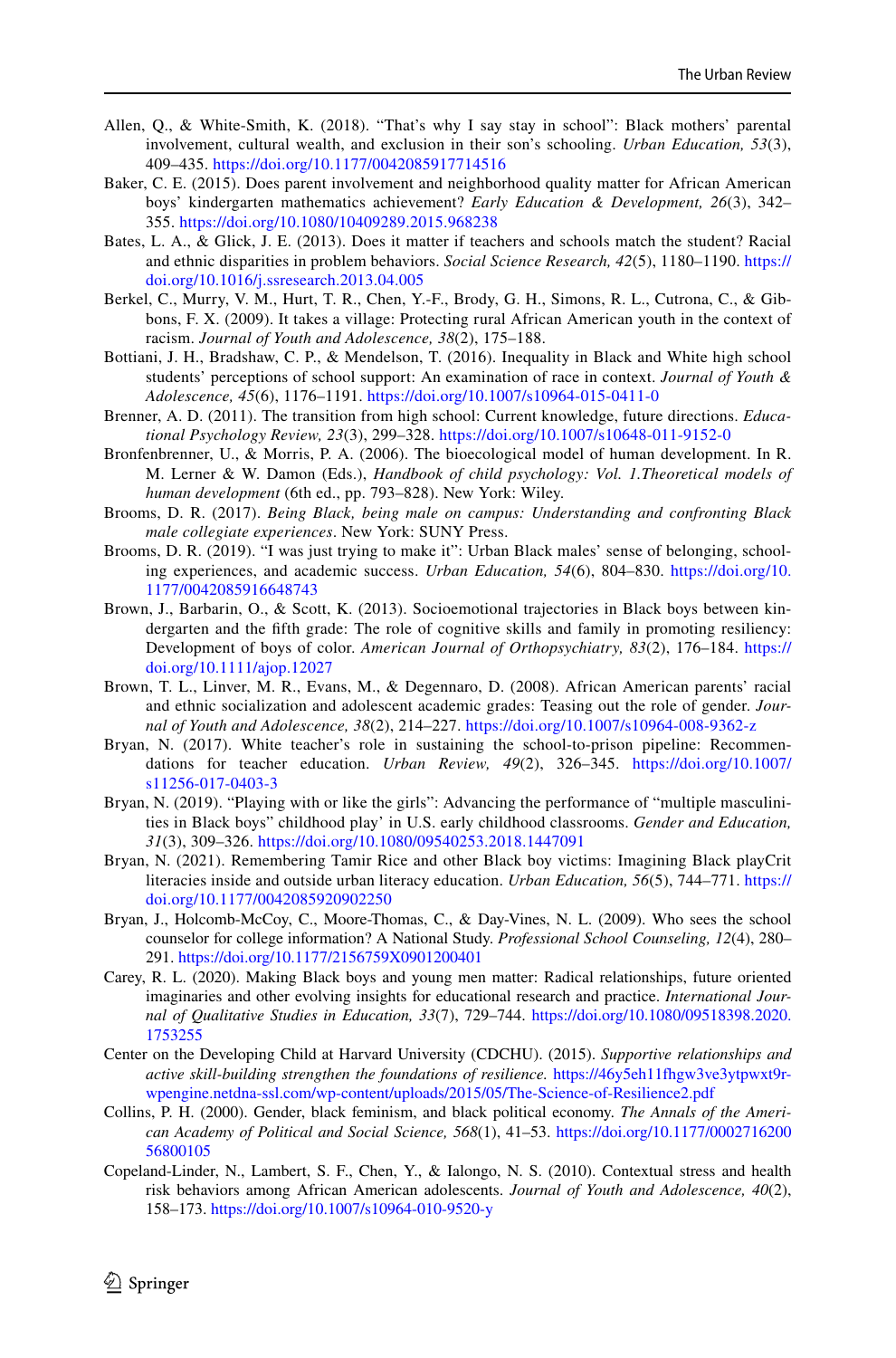<span id="page-20-21"></span>Cook, C. B., Duong, M. T., McIntosh, K., Fiat, A. E., Pullmann, M. D., & McGinnis, J. (2018). Addressing discipline disparities for Black male students: Linking malleable root causes to feasible and efective practices. *School Psychology Review, 47*(2), 135–152. [https://doi.org/10.17105/spr-2017-](https://doi.org/10.17105/spr-2017-0026.v47-2) [0026.v47-2](https://doi.org/10.17105/spr-2017-0026.v47-2)

<span id="page-20-13"></span>Cooke, T. (2008). *Full, full, full of love*. Somerville: Candlewick.

- <span id="page-20-11"></span>Crenshaw, K. W. (1989). *Demarginalizing the Intersection of Race and Sex: A Black Feminist Critique of Antidiscrimination Doctrine*. University of Chicago Legal Forum (pp. 139–168). [http://chicagounb](http://chicagounbound.uchicago.edu/uclf/vol1989/iss1/8) [ound.uchicago.edu/uclf/vol1989/iss1/8](http://chicagounbound.uchicago.edu/uclf/vol1989/iss1/8)
- <span id="page-20-6"></span>Crenshaw, K. (1991). Mapping the margins: Intersectionality, identity politics, and violence against women of color. *Stanford Law Review, 43*(6), 1241–1299. <https://doi.org/10.2307/1229039>
- <span id="page-20-9"></span>Curry, T. (2017). *The man-not: Race, class, genre, and the dilemmas of Black manhood*. Temple University Press.
- <span id="page-20-1"></span>Davis, J. E. (2003). Early schooling and academic achievement of African American males. *Urban Education, 38*(5), 515–537. <https://doi.org/10.1177/0042085903256220>
- <span id="page-20-10"></span>Delgado, R. (2005). *Critical race theory: An introduction*. New York: NYU Press.
- <span id="page-20-19"></span>Dobbs, J., & Arnold, D. (2009). Relationship between preschool teacher's reports of children's behavior and their behavior towards these children. *School Psychology Quarterly, 24*(2), 95–105. [https://doi.](https://doi.org/10.1037/a0016157) [org/10.1037/a0016157](https://doi.org/10.1037/a0016157)
- <span id="page-20-15"></span>Downer, J. T., Goble, P., Myers, S. S., & Pianta, R. C. (2016). Teacher-child racial/ethnic match within pre-kindergarten classrooms and children's early school adjustment. *Early Childhood Research Quarterly, 37*, 26–38. <https://doi.org/10.1016/j.ecresq.2016.02.007>
- <span id="page-20-8"></span>Dreyer, B. P., Trent, M., Anderson, A. T., Askew, G. L., Boyd, R., Coker, T. R., & Stein, F. (2020). The death of George Floyd: bending the arc of history toward justice for generations of children. *Pediatrics*. <https://doi.org/10.1542/peds.2020-009639>
- <span id="page-20-2"></span>Dumas, M. J., & Nelson, D. J. (2016). (Re)imagining Black boyhood: Toward a critical framework for educational research. *Harvard Educational Review, 86*(1), 27–47. [https://doi.org/10.17763/0017-](https://doi.org/10.17763/0017-8055.86.1.27) [8055.86.1.27](https://doi.org/10.17763/0017-8055.86.1.27)
- <span id="page-20-5"></span>Edwards, A., & Few-Demo, A. (2016). African American maternal power and the racial socialization of preschool children. *Sex Roles, 75*(1–2), 56–70. <https://doi.org/10.1007/s11199-016-0633-y>
- <span id="page-20-4"></span>Elder, G. H., Jr. (1998). The life course and human development. In W. Damon & R. M. Lerner (Eds.), *Handbook of child psychology* (Vol. 1, pp. 939–991). New York: Wiley.
- <span id="page-20-7"></span>Elder, G. H., Jr., & Shanahan, M. J. (2006). The life course and human development. In R. M. Lerner & W. Damon (Eds.), *Handbook of child psychology: Theoretical models of human development* (pp. 665–715). New York: Wiley.
- <span id="page-20-12"></span>Fergus, E., Noguera, P., & Martin, M. (2014). *Schooling for resilience: Improving the life trajectory of Black and Latino boys*. Harvard Education Press.
- <span id="page-20-17"></span>Fields, R. (2014). *Towards the National Assessment of Educational Progress (NAEP) as an indicator of academic preparedness for college and job training*. National Assessment Governing Board. Retrieved September 8, 2018 from https://files.eric.ed.gov/fulltext/ED582999.pdf
- <span id="page-20-14"></span>Garcia Coll, C. T., Lamberty, G., Jenkins, R., McAdoo, H. P., Crnic, K., Wasik, B. H., & Vazquez Garcia, H. (1996). An integrative model for the study of developmental competencies in minority children. *Child Development, 67*(5), 1891–1914. <https://doi.org/10.1111/j.1467-8624.1996.tb01834.x>
- <span id="page-20-3"></span>Gaylord-Harden, N. K., Barbarin, O., Tolan, P. H., & McBride Murry, V. M. (2018). Understanding development of African American boys and young men: Moving from risks to positive youth development. *American Psychologist, 73*(6), 753–767. <https://doi.org/10.1037/amp0000300>
- <span id="page-20-16"></span>Gilliam, W. S., Maupin, A. N., Reyes, C. R., Accavitti, M., & Shic, F. (2016). *Do early educators' implicit biases regarding sex and race relate to behavior expectations and recommendations of preschool expulsions and suspensions?* Yale Child Study Center. Retrieved May 11, 2017 from [https://medicine.yale.edu/childstudy/zigler/publications/Preschool%20Implicit%20Bias%20Pol](https://medicine.yale.edu/childstudy/zigler/publications/Preschool%20Implicit%20Bias%20Policy%20Brief_final_9_26_276766_5379_v1.pdf) [icy%20Brief\\_fnal\\_9\\_26\\_276766\\_5379\\_v1.pdf](https://medicine.yale.edu/childstudy/zigler/publications/Preschool%20Implicit%20Bias%20Policy%20Brief_final_9_26_276766_5379_v1.pdf)
- <span id="page-20-20"></span>Goings, R. B., Smith, A., Harris, D., Wilson, T., & Lancaster, D. (2015). Countering the narrative: A layered perspective on supporting Black males in education. *Penn GSE Perspectives on Urban Education, 12*(1), 54–63.
- <span id="page-20-0"></span>Gof, P. A., Jackson, M. C., Di Leone, B. A. L., Culotta, C. M., & DiTomasso, N. A. (2014). The essence of innocence: Consequences of dehumanizing Black children. *Journal of Personality and Social Psychology, 106*(4), 526–545.<https://doi.org/10.1037/a003566>
- <span id="page-20-18"></span>Grantham, T. C. (2013). Creativity and equity: The legacy of E. Paul Torrance as an upstander for gifted Black males. *Urban Review, 45*, 518–538. <https://doi.org/10.1007/s11256-013-0257-2>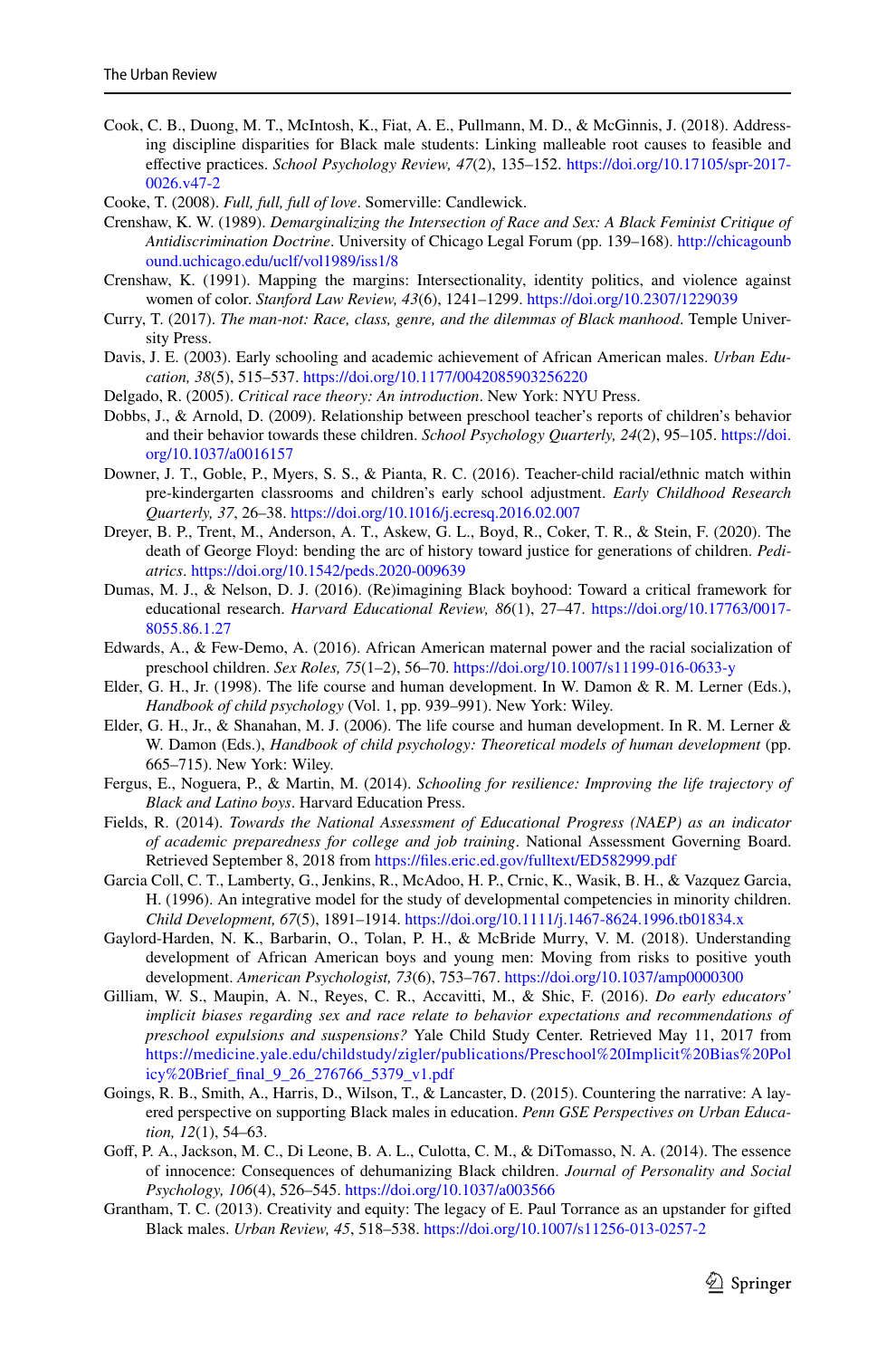- <span id="page-21-6"></span>Grey, T. G. (2018). Repping' and risin' above: Exploring communities of possibility that afrm the college-going aspirations of Black youth. *Urban Education,*. [https://doi.org/10.1177/0042085918](https://doi.org/10.1177/0042085918804020) [804020](https://doi.org/10.1177/0042085918804020)
- <span id="page-21-19"></span>Hamre, B. K., & Pianta, R. C. (2001). Early teacher-child relationships and the trajectory of children's school outcomes through eighth grade. *Child Development, 72*(2), 625–638. [https://doi.org/10.](https://doi.org/10.1111/1467-8624.00301) [1111/1467-8624.00301](https://doi.org/10.1111/1467-8624.00301)
- <span id="page-21-8"></span>Harper, F. D., Terry, L. M., & Twiggs, R. (2009). Counseling strategies with Black boys and Black men: Implications for policy. *Journal of Negro Education, 78*(3), 216–232.
- <span id="page-21-5"></span>Harper, S. R. (2010). An anti-defcit framework for research on students of color in STEM. *New Directions for Institutional Research, 148*, 63–74. <https://doi.org/10.1002/ir.362>
- <span id="page-21-17"></span>Harper, S. R., & Davis, III C. H.. (2012). They (don't) care about education: A counternarrative on Black male students' responses to inequitable schooling. *Educational Foundations, 26*(1), 103–120.
- <span id="page-21-10"></span>Harrison, V. (2019). *Little legends: Exceptional men in Black history.* Little, Brown Book for Young Readers.
- <span id="page-21-11"></span>Hines, E. M., & Holcomb-McCoy, C. (2013). Parental characteristics, ecological factors, and the academic achievement of African American males. *Journal of Counseling & Development, 91*(1), 68–77. <https://doi.org/10.1002/j.1556-6676.2013.00073.x>
- <span id="page-21-20"></span>Holcomb-McCoy, C. (2010). Involving low-income parents and parents of color in college readiness activities: An exploratory study. *Professional School Counseling, 11*(1), 115–124. [https://doi.org/](https://doi.org/10.1177/2156759X1001400111) [10.1177/2156759X1001400111](https://doi.org/10.1177/2156759X1001400111)
- <span id="page-21-9"></span>Howard, L. C., Rose, J. C., & Barbarin, O. A. (2013). Raising African American boys: An exploration of gender and racial socialization practices. *American Journal of Orthopsychiatry, 83*(2–3), 218–230. <https://doi.org/10.1111/ajop.12031>
- <span id="page-21-12"></span>Howard, T. C. (2001). Telling their side of the story: African American students' perceptions of culturally relevant reaching. *Urban Review, 33*(2), 131–149.<https://doi.org/10.1023/A:1010393224120>
- <span id="page-21-0"></span>Howard, T. C. (2013). How does it feel to be a problem? Black male students, schools, and learning in enhancing the knowledge base to disrupt deficit frameworks. *Review of Research in Education*, *37*(1), 54–86. <https://doi.org/10.3102/0091732X12462985>
- <span id="page-21-21"></span>Howard, T. C., Douglas, T. O., & Warren, C. A. (2016). "What works": Recommendations on improving academic experiences and outcomes for Black males. *Teachers College Record, 118*(6), 1–10.
- <span id="page-21-18"></span>Howes, C., & Shivers, E. (2006). New child-caregiver attachment relationships: Entering child- care when the caregiver is and is not an ethnic match. *Social Development, 15*(4), 574–590. [https://doi.](https://doi.org/10.1111/j.1467-9507.2006.00358.x) [org/10.1111/j.1467-9507.2006.00358.x](https://doi.org/10.1111/j.1467-9507.2006.00358.x)
- <span id="page-21-14"></span>Iruka, I. U., Curenton, S. M., Durden, T. R., & Escayg, K. (2020). *Don't look away: Embracing anti-bias classrooms*. New York: Gryphon House.
- <span id="page-21-7"></span>Iruka, I. U., Curenton, S. M., & Gardner, S. (2015). How changes in home and neighborhood environment factors are related to change in Black children's academic and social development from kindergarten to third grade. *Journal of Negro Education, 84*(3), 282–297. [https://doi.org/10.7709/](https://doi.org/10.7709/jnegroeducation.84.3.0282) [jnegroeducation.84.3.0282](https://doi.org/10.7709/jnegroeducation.84.3.0282)
- <span id="page-21-15"></span>Iruka, I. U., Winn, D. C., & Harradine, C. (2014). High achieving African American boys: Factors that contribute to their excellence in the early years. In J. L. Moore III & C. W. Lewis (Eds.), *African American male students in prek-12 schools: Informing research, policy, and practice* (pp. 27–59). Emerald Group.<https://doi.org/10.1108/S2051-231720140000002020>
- <span id="page-21-13"></span>Jackson, I., Sealey-Ruiz, Y., & Watson, W. (2014). Reciprocal love: Mentoring Black and Latino males through an ethic of care. *Journal of Urban Education, 49*(4), 394–417. [https://doi.org/10.1177/](https://doi.org/10.1177/0042085913519336) [0042085913519336](https://doi.org/10.1177/0042085913519336)
- <span id="page-21-1"></span>Jenkins, T. S. (2006). Mr. Nigger: The challenges of educating Black males within American society. *Journal of Black Studies, 37*(1), 127–155.<https://doi.org/10.1177/0021934704273931>
- <span id="page-21-2"></span>Johnson, M. K., Crosnoe, R., & Elder, G. H., Jr. (2001). Students' attachment and academic engagement: The role of race and ethnicity. *Sociology of Education, 74*(4), 318–340. [https://doi.org/10.2307/](https://doi.org/10.2307/2673138) [2673138](https://doi.org/10.2307/2673138)
- <span id="page-21-16"></span>Kunjufu, J. (1995). *Countering the conspiracy to destroy Black boys series*. African American Images.
- <span id="page-21-3"></span>Leonard, J. (2011). Using Bronfenbrenner's ecological theory to understand community partnerships: A historical case study of one urban high school. *Urban Education, 46*(5), 987–1010. [https://doi.org/](https://doi.org/10.1177/0042085911400337) [10.1177/0042085911400337](https://doi.org/10.1177/0042085911400337)
- <span id="page-21-4"></span>Lucas, Y. (2018). Support structures: Challenges and potential solutions toward persistence in earning a baccalaureate degree for Black male students attending predominantly White institutions. *Journal of Business Diversity, 18*(1), 68–78.<https://doi.org/10.33423/jbd.v18i1.519>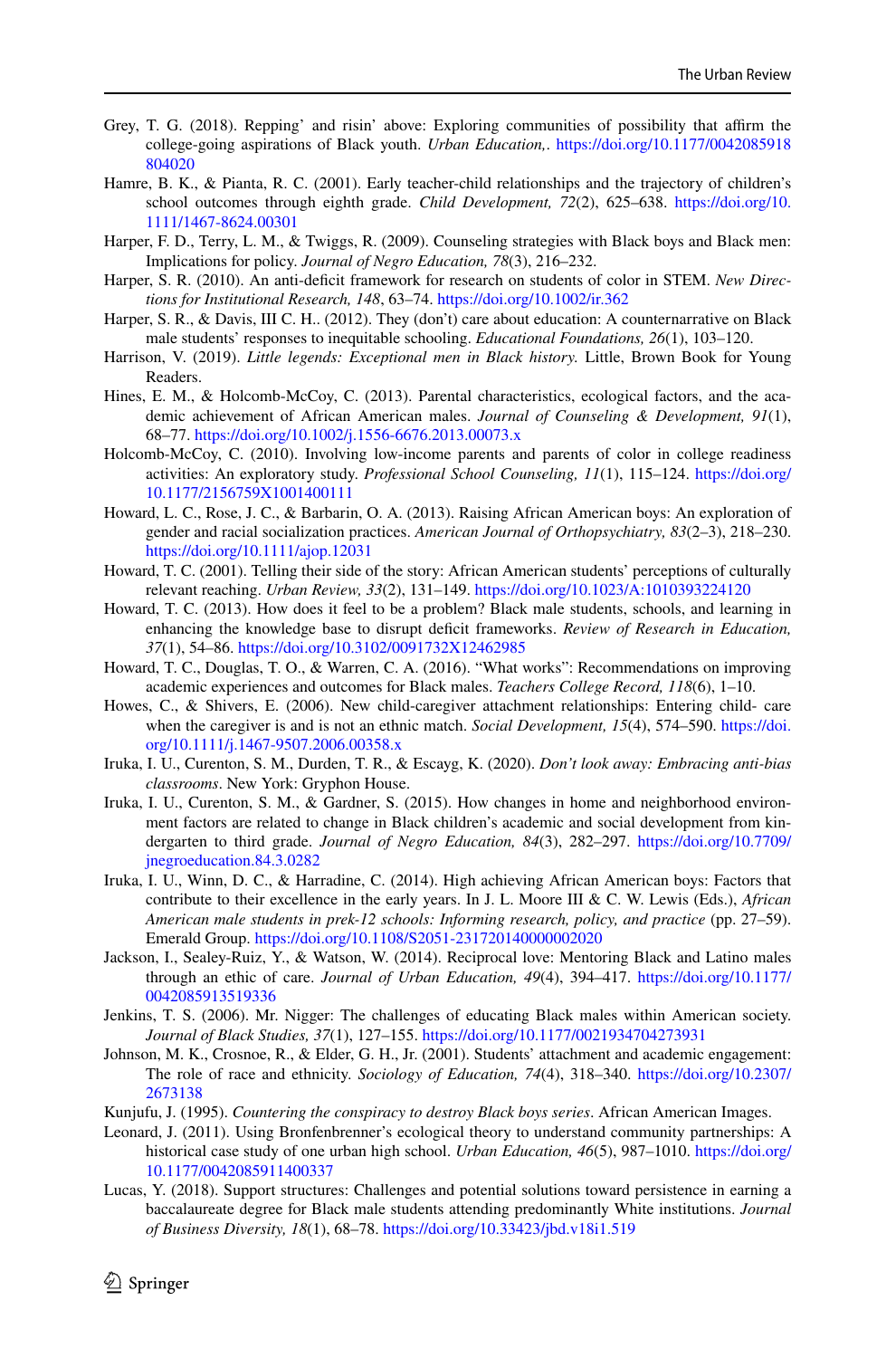- <span id="page-22-14"></span>Mandara, J. (2006). The impact of family functioning on African American males' academic achievement: A review and clarifcation of the empirical literature. *Teachers College Record, 108*(2), 206– 223. <https://doi.org/10.1111/j.1467-9620.2006.00648.x>
- <span id="page-22-12"></span>Martin, A. J. (2007). Examining a multidimensional model of student motivation and engagement using a construct validation approach. *British Journal of Educational Psychology, 77*(2), 413–440. [https://](https://doi.org/10.1348/000709906X118036) [doi.org/10.1348/000709906X118036](https://doi.org/10.1348/000709906X118036)
- <span id="page-22-10"></span>McCready, L. (2010). *Making space for diverse masculinities: Diference, intersectionality, and engagement in an urban high school*. New York: Peter Lang.
- <span id="page-22-15"></span>Morhard, R. H. (2013). *Wired to move: Facts and strategies for nurturing boys in an early childhood setting*. New York: Gryphon House.
- <span id="page-22-8"></span>Mutua, A. D. (2006). Theorizing progressive Black masculinities. In A. D. Mutua (Ed.), *Progressive Black masculinities* (pp. 3–42). Routledge.
- <span id="page-22-19"></span>Nasir, N. S., Givens, J. R., & Chatmon, C. P. (2018). *"We dare say love": Supporting achievement in the educational life of Black boys*. New York: Teachers College Press.
- <span id="page-22-5"></span>National Black Child Development Institute. (2015). *Being Black is not a risk factor: A strength-based look at the state of the Black child*. Retrieved October 27, 2017 from [https://www.nbcdi.org/sites/](https://www.nbcdi.org/sites/default/files/resource-files/Being%20Black%20Is%20Not%20a%20Risk%20Factor_0.pdf) [default/fles/resource-fles/Being%20Black%20Is%20Not%20a%20Risk%20Factor\\_0.pdf](https://www.nbcdi.org/sites/default/files/resource-files/Being%20Black%20Is%20Not%20a%20Risk%20Factor_0.pdf)
- <span id="page-22-6"></span>National Institute for Early Education Research (NIEER). (2015). *State of preschool yearbooks*. Retrieved 2016 from<http://nieer.org/state-preschool-yearbooks/the-state-of-preschool-2015>
- <span id="page-22-11"></span>Nelson, J. D. (2016). Relational teaching with Black boys: Strategies for learning at a single-sex middle school for boys of color in New York City. *Teachers College Record, 118*(6), 1–30.
- <span id="page-22-2"></span>Nelson, J. D., Stahl, G., & Wallace, D. (2015). Race, class, and gender in boys' education: Repositioning intersectionality theory. *Culture, Society, & Masculinities, 7*(2), 171–187. [https://doi.org/10.3149/](https://doi.org/10.3149/cms.0702.17110.3149/csm.0702.171) [cms.0702.17110.3149/csm.0702.171](https://doi.org/10.3149/cms.0702.17110.3149/csm.0702.171)
- <span id="page-22-0"></span>Noguera, P. A. (2003). The trouble with Black boys: The role and infuence of environmental and cultural factors on the academic performance of African American males. *Urban Education, 38*(4), 431–459. <https://doi.org/10.1177/0042085903038004005>
- <span id="page-22-4"></span>Okonofua, J. A., Walton, G. M., & Eberhardt, J. L. (2016). A vicious cycle: A social-psychological account of extreme racial disparities in school discipline. *Association for Psychological Science, 11*(3), 381–398. <https://doi.org/10.1177/1745691616635592>
- <span id="page-22-13"></span>Patton, L. D., Bridges, B. K., & Flowers, L. A. (2011). Effects of Greek affiliation on African American students' engagement diferences by college racial composition. *College Student Afairs Journal, 29*(2), 113–123.
- <span id="page-22-7"></span>Pungello, E. P., Kainz, K., Burchinal, M., Wasik, B. H., Sparling, J. J., Ramey, C. T., & Campbell, F. A. (2010). Early educational intervention, early cumulative risk, and the early home environment as predictors of young adult outcomes within a high-risk sample. *Child Development, 81*(1), 410– 426. <https://doi.org/10.1111/j.1467-8624.2009.01403.x>
- <span id="page-22-20"></span>Ransom, J. C. (2016). Caring for Black males in schools: An ethnographic exploration of educational experiences of Black males in a GED program. *Urban Education Research and Policy Annuals, 4*(1), 91–98.
- <span id="page-22-3"></span>Rashid, H. M. (2009). From brilliant baby to child placed at risk: The perilous path of African American boys in early childhood education. *Journal of Negro Education, 78*(3), 347–358.
- <span id="page-22-18"></span>Reichert, M., & Hawley, R. (2014). *I can learn from you: Boys as relational learners*. Harvard: Harvard Education Press.
- <span id="page-22-17"></span>Reichert, M., & Nelson, J. (2016). *Relational teaching with primary and junior boys: What works for teachers, students, and parents.* International Boys' Schools Coalition. [https://www.theibsc.org/](https://www.theibsc.org/teaching-learning/global-research/reports) [teaching-learning/global-research/reports](https://www.theibsc.org/teaching-learning/global-research/reports)
- <span id="page-22-9"></span>Rogers, L. O., Scott, M. A., & Way, N. (2015). Racial and gender identity among Black adolescent males: An intersectionality perspective. *Child Development, 86*(2), 407–424. [https://doi.org/10.1111/cdev.](https://doi.org/10.1111/cdev.12303) [12303](https://doi.org/10.1111/cdev.12303)
- <span id="page-22-16"></span>Rose, V. C. (2013). School context, precollege educational opportunities, and college degree attainment among high-achieving black males. *Urban Review, 45*(4), 472–489. [https://doi.org/10.1007/](https://doi.org/10.1007/s11256-013-0258-1) [s11256-013-0258-1](https://doi.org/10.1007/s11256-013-0258-1)
- <span id="page-22-1"></span>Rowley, S. J., Ross, L., Lozada, F. T., Williams, A., Gale, A., & Kurtz-Costes, B. (2014). Framing Black boys: Parent, teacher, and student narratives of the academic lives of Black boys. *Advances in Child Development & Behavior, 47*, 301–332. <https://doi.org/10.1016/bs.acdb.2014.05.003>
- <span id="page-22-21"></span>Schott Foundation for Public Education. (2015). *Yes we can: The 2015 state report on public education for Black males.* Retrieved February 13, 2015 from <http://www.schottfoundation.org>